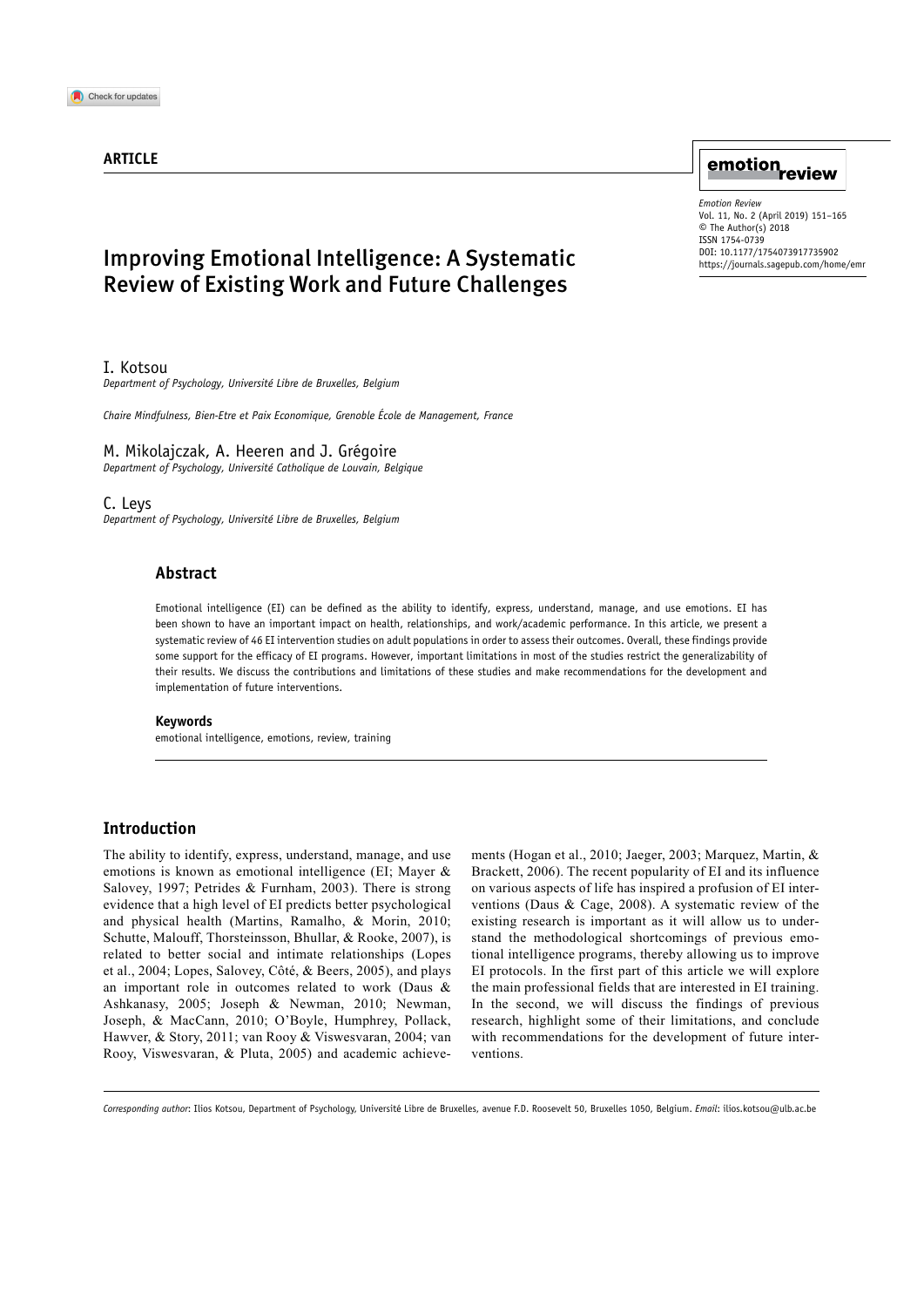## **Studies on the Perceived Importance of EI Training in Different Environments**

The first domain that has focused on improving EI in adults is that of organizational leadership and performance. This is because EI has been shown to play a role in effective leadership (Coté & Miners, 2006; Rosete & Ciarrochi, 2005; Sy, Tram, & O'Hara, 2006) and professional success (Côté, Gyurak, & Levenson, 2010). Since then, EI has also entered into the curriculum of many other sectors. One such sector is that of medical education: many of the core competencies of medical professionals are related to interpersonal skills associated with patient interaction (e.g., empathic communication; Evans & Allen, 2002; Grewal & Davidson, 2008; Ruckdeschel & van Haitsma, 2004) or intrapersonal skills involved in managing delicate and stressful situations (e.g., emotion regulation). EI is targeted as a key ability in a medical resident's curricula (Arora et al., 2010; Taylor, Farver, & Stoller, 2011). For example, EI appears to be important in training obstetricians and gynaecologists to improve the patient–doctor relationship and to increase patient satisfaction (Pilkington, Hart, & Bundy, 2012).

In the public sector, EI is related to the efficiency and social skills of public managers in local governments (Berman & West, 2008). EI also appears to be an important skill in the training of academics, as it underlies academic interpersonal and intrapersonal capabilities critical to teaching and interacting with students (Oberst, Gallifa, Farriols, & Vilaregut, 2009). In the judicial sector, EI abilities are considered to be crucial for effectively representing a client, due to the importance of developing trust, cooperation, and collaboration (Reilly, 2005). Ultimately, EI is seen as being integral to numerous professions, which has led to an increase in research examining EI enhancement. In the next section, we will critically review the existing studies on EI improvement.

## **A Systematic Review of EI Training Studies**

The purpose of our systematic review of EI research is to answer the following questions:

Is there a systematic effect of EI interventions on increasing EI?

What are the consequences/correlates of any possible improvement?

What are the limitations of these studies?

What recommendations can be made?

#### *Method*

*Literature search.* Relevant studies published until June 2016 were identified via the Scopus and Science Direct online databases using combinations of the following keywords: *emotional intelligence, emotional competence*; and *intervention, training, improving, improvement, change, development*, and *increase.* Research on other sources (e.g., Google Scholar) and the bibliography of the articles obtained revealed additional sources. We used the PRISMA Checklist as a guideline for a systematic and comprehensive review (Moher, Liberati, Tetzlaff, & Altman, 2009). The flow diagram (Figure 1) illustrates the selection process.

There were few eligibility criteria, since the literature on EI improvement is scarce. Studies were included in the review if they met the following criteria:

- The study must be presented as an intervention testing increases in EI as a primary outcome, and must contain at least one EI measure as the dependent variable.
- 2. The intervention must involve face-to-face training with a teacher/instructor (not just a software or an Internet device).
- 3. The study should aim at improving EI as a whole, rather than just one dimension (e.g., facial emotion recognition).
- 4. The study must be published in English in an indexed peer-reviewed journal.
- 5. The sample must be comprised of adults (i.e., all child or adolescents studies were excluded).

A total of 1,135 articles were first identified. After a first screening, we excluded 1,001 studies that did not obviously fit with our review (e.g., because they were not about EI interventions). Of the 134 studies remaining, 88 were excluded because of duplicates and because: (a) the rationale of the intervention was based on a construct different to that of EI (e.g., mindfulness, meditation), (b) the intervention was published in another language (e.g., the study of Lee, 2014, which was published in Korean). Several articles were excluded because they did not report an intervention study or they did not have an EI measure as a dependent variable (e.g., Yilmaz, 2009, which examined the effect of an EI training on anger rather than an actual EI measure). Some studies were excluded because there was no actual EI intervention: for example, in Dulewicz and Higgs's article (2004), Studies 2 and 3 were excluded because EI was measured twice without an intervention between the two measurements (in one study the authors reported a continuous improvement initiative and the other was in the context of a yacht race). We excluded proceedings of conferences or conference articles (e.g., Murray, Jordan, & Ashkanasy, 2006). In some cases there were two articles that reported different aspects of the same study (Beigi & Shirmohammadi, 2011; Dadehbeigi & Shirmohammadi, 2010; Hodzic, Ripoll, Bernal, & Zenasni, 2015; Hodzic, Ripoll, Lira, & Zenasni, 2015). In such cases, both references are reported in the same cell (see Table 1). Lastly, the *N* was not taken into account as an exclusion criterion: hence, some studies could be underpowered.

*Data recorded and presentation of studies.* A total of 46 articles met the inclusion criteria. The details of these studies are presented in Table 1. For each study, basic information is provided regarding sample characteristics, design (i.e., whether there was a control group), modules, intervention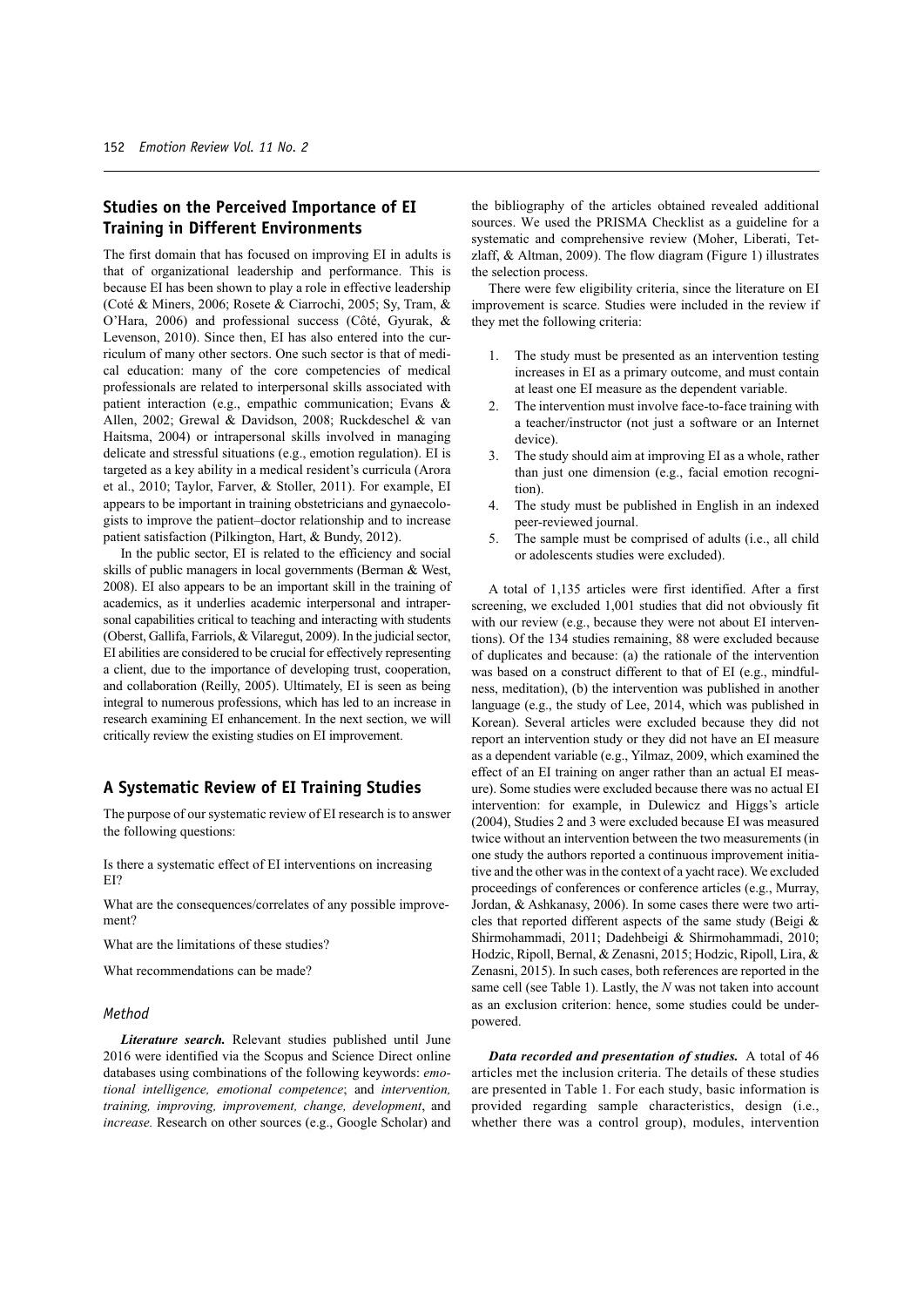

**Figure 1.** Selection flow diagram for the studies. *Note*. Adapted from the PRISMA selection flow diagram (Moher et al., 2009).

content, the type of EI dependent measure used, whether there was a follow-up, correlates (other than EI), and whether there were significant results. We used numbers to refer to these articles in the text. Each article and its number can be found in Table 1.

#### **Results**

The analysis of the EI development literature shows that the number of studies has increased in the last few years: of the 46 studies we unearthed, 30 were published in the last 6 years. Overall, 39 out of 46 studies report significant results, on at least one dimension of an EI measure. That being, the proportion of significant results does not give an accurate overview of the field. We will now review the strengths and weaknesses of the studies and start by addressing an important point, that is, the question of the definitions of EI itself.

The question of whether EI is an ability (Salovey & Grewal, 2005) or rather an emotional personality trait (Petrides, Pita, & Kokkinaki, 2007) is an ongoing debate in the field of EI. These different viewpoints have consequences for the measurement of EI: ability would be measured with a performance-like test (e.g., the Mayer–Salovey–Caruso Emotional Intelligence Test

[MSCEIT], Salovey & Grewal, 2005), a trait would be measured with a questionnaire, of which there are many (e.g., the Trait Emotional Intelligence Questionnaire [TEIQue], Petrides & Furnham, 2003; or the Bar-On Emotional Intelligence Inventory [EQ-i], Bar-On, Maree, & Elias, 2007).

Among all studies, nine measured EI with an ability test (i.e., a performance measure such as the MSCEIT) and 37 used traitlike measures (i.e., self-reported measures such as the EQ-i or the TEIQue). Of the nine studies that used the MSCEIT, two studies (12 and 37, reported significant increases for two subdimensions of the MSCEIT. The results of two other studies (7 and 8) were significant only for one subdimension of the MSCEIT (Subdimensions 2 and 3, respectively). One study (11), a randomized study, showed meaningful results on the total EI score from pre- to posttraining (i.e., an increase of around 15% in EI). However, this study did not measure any outcomes of increased EI, nor did it feature a follow-up assessment. Another (Study 9) reported negative results: levels of EI actually decreased following the intervention. In Study 10, the level of attrition was too substantial for pre- to posttest comparisons, while Studies 29 and 42 had no significant results related to EI  $(p > 0.05)$ . These mixed results suggest that, in the case of ability EI measures, the field of EI is still in need of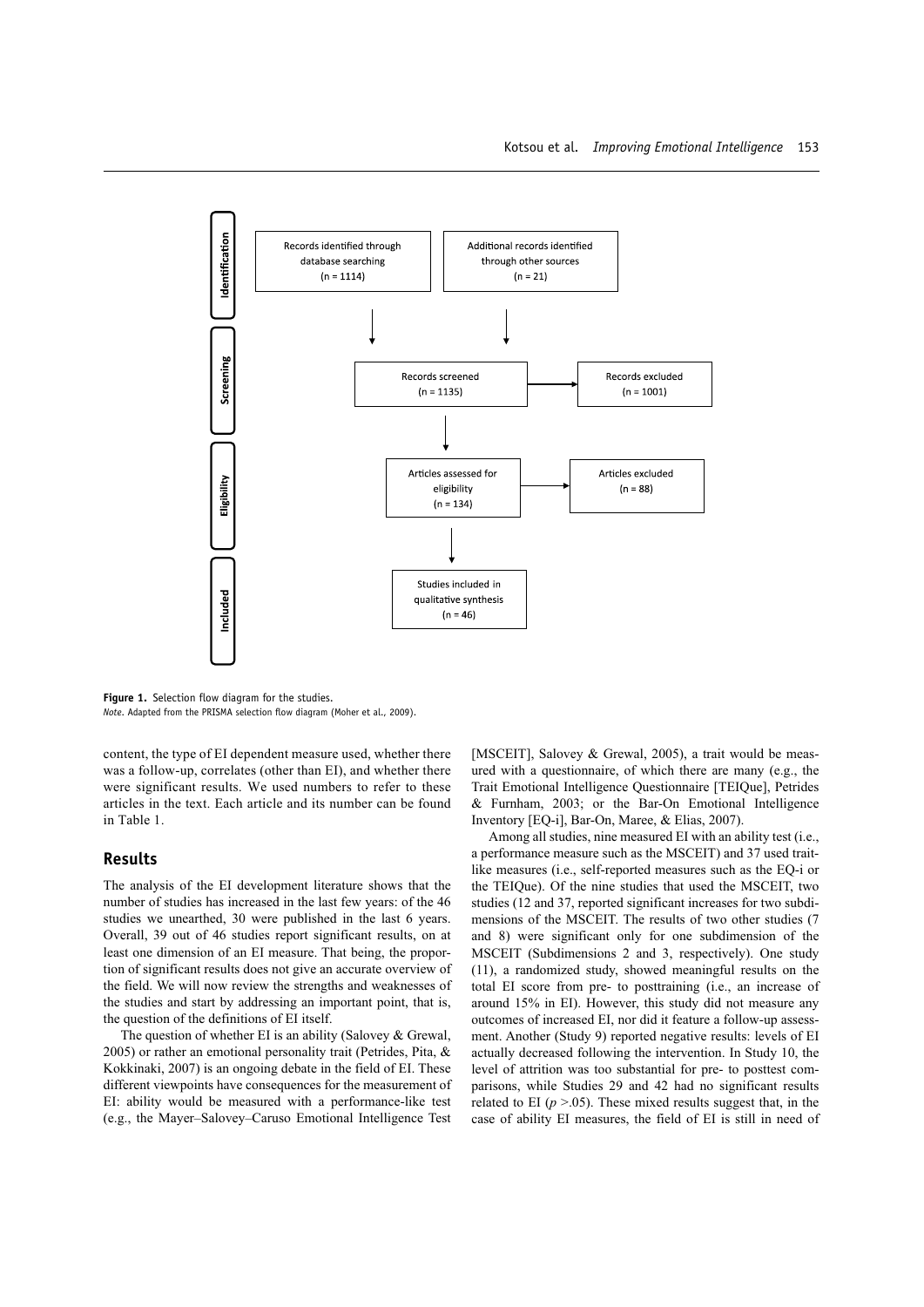| $\prec$                  | $\bf{m}$                                                   | $\smash{\cup}$                              | $\qquad \qquad \Box$                                | ш                                                            | щ                            | ت                                                                                               | Ŧ                                      | $\overline{a}$                 | $\overline{\phantom{0}}$                                        | $\!\! \simeq$                            | $\overline{\phantom{0}}$   | Σ                                                    | z                           | $\circ$                |
|--------------------------|------------------------------------------------------------|---------------------------------------------|-----------------------------------------------------|--------------------------------------------------------------|------------------------------|-------------------------------------------------------------------------------------------------|----------------------------------------|--------------------------------|-----------------------------------------------------------------|------------------------------------------|----------------------------|------------------------------------------------------|-----------------------------|------------------------|
| Study<br>ė.              | Study                                                      | Sample                                      | $n +$ mean age<br>Active group<br>females<br>$+ 96$ | Control group<br>$n +$ mean age<br>females<br>$+\frac{9}{6}$ | Randomization                | Format of the intervention                                                                      | Format of<br>condition<br>control      | there was one<br>Follow-up (if | EI measure                                                      | $1 -$ Time $2$<br>Time<br>$\overline{a}$ | follow-up<br>$p$ after     | Correlates                                           | $1 -$ Time $2$<br>p<br>Time | follow-up<br>$p$ after |
| $\overline{\phantom{a}}$ | Abe et al. (2013)                                          | Medical students                            | 56% female<br>21.5 years<br>$55\,$                  | £                                                            | $_{N/A}$                     | Half day (2 hr) workshop<br>on mental health                                                    | No control<br>dnoub                    | 1 year                         | TEIQue-SF                                                       | ΓS                                       | ð.                         | 2                                                    |                             |                        |
| $\sim$                   | Shirmohammadi<br>(2010, 2011)<br>Beigi &                   | <b>Bank</b> employees                       | 15% female<br>35.1 years<br>$^{\rm 8}$              | ₽                                                            | $\frac{4}{\pi}$              | 8 x 120 min EI course                                                                           | No control<br>qnoup                    | ş                              | ECI-2 360°<br>ECI-2                                             | nS <sup>1</sup>                          |                            | · Service quality <sup>2</sup>                       | $ns^2$                      |                        |
| $\,$                     | Saatcioglu (2008)<br>Boyatzis &                            | <b>MBA</b> executive<br>students            | 45-65 years                                         | ş                                                            | N/A                          | program<br>MBA                                                                                  | No control<br>dnoub                    | Over 2 years                   | ECTU<br>EAQ<br>SAQ<br>JΣΡ                                       |                                          | From .10 to<br>.001        | 2                                                    |                             |                        |
| A                        | Argabright (2014,<br>Chen, King,<br>Cochran, &<br>Study 1) | the Leadership<br>Attendees of<br>Institute | 56% female<br>39 years<br>$\frac{6}{2}$             | ₽                                                            | N/A                          | feedback session, and two<br>2 full-day EI workshops,<br>a 1-hr coaching and<br>75-min webinars | No control<br>dnouß                    | ş                              | EQ-i                                                            | క                                        |                            | ş                                                    |                             |                        |
|                          | Chen et al. (2014,<br>Study 2)                             | the Leadership<br>Attendees of<br>Institute | 79% female<br>45 years<br>$\sharp$                  | ş                                                            | $_{N/A}$                     | feedback session, and two<br>2 full-day EI workshops,<br>a 1-hr coaching and<br>75-min webinars | No control<br>quorp                    | ş                              | ΞĠ                                                              | క                                        |                            | ş                                                    |                             |                        |
| LO <sub>1</sub>          | ∞<br>Cherniss, Grimm,<br>Liautaud (2010)                   | Managers                                    | 30% female<br>$\overline{\textrm{so}}$              | 8                                                            | Yes                          | One meeting a month (3<br>hr) plus a 2-day 2-night<br>retreat each year                         | control group <sup>3</sup><br>Inactive | ş                              | ECI-2 360°<br>ECI-2                                             | .013<br>.001                             |                            | 2                                                    |                             |                        |
| G                        | Clark, Callister, &<br>Wallace (2003)                      | <b>Business</b> course<br>students          | 46% female*<br>121                                  | 113                                                          | $\epsilon$                   | A semester management<br>course                                                                 | control group<br>Inactive              | ş                              | EQ Map                                                          | 8                                        |                            | ş                                                    |                             |                        |
| $\overline{ }$           | Clarke (2010a)                                             | <b>MBA</b> students                         | 31% female<br>30.4 years<br>$\rm{80}$               | $\overline{c}$                                               | $\frac{1}{2}$                | +14 weeks of team-based<br>earning<br>1 day                                                     | individual<br>learning<br>1 day        | ş                              | MSCEIT Dim 1<br>Dim <sub>2</sub><br>Dim <sub>3</sub><br>Dim $4$ | .001<br>rs<br>ΓIJ<br>ns                  |                            | ş                                                    |                             |                        |
| $\infty$                 | Clarke (2010b)                                             | Project managers                            | 60% female<br>40 years<br>S3                        | ş                                                            | $_{\mathsf{N}}^{\mathsf{A}}$ | 2-day EI training                                                                               | No control<br>dhoub                    | 6 months                       | MSCEIT Dim 1<br>Dim <sub>2</sub><br>Dim <sub>3</sub>            | ΓŚ<br>Ě<br>5u                            | $\overline{5}$<br>ns<br>ns | management<br>• Team work<br>· Empathy<br>• Conflict | e e e                       | peg<br>eg<br>eg<br>eg  |
| G                        | Codier, Kamikawa,<br>& Kooker (2011)                       | Nurses managers                             | 49.2 years<br>$\approx$                             | ₽                                                            | $_{\mathsf{N}/\mathsf{A}}$   | Weekly peer sessions<br>6-month period<br>over a                                                | No control<br>dnoub                    | ş                              | <b>MSCETT</b>                                                   | neg <sup>4</sup><br>Ğ.                   |                            | $\tilde{z}$                                          |                             |                        |
| $\overline{a}$           | Codier, Freitas, &<br>Muneno (2013)                        | <b>Nurses</b>                               | 21                                                  | ş                                                            | $_{\mathsf{N}}^{\mathsf{A}}$ | 5-min duration over 10<br>EI check-in rounds of<br>months                                       | No control<br>dnoub                    | ş                              | (no posttest<br>measures)<br>MSCEIT                             | Ĕ                                        |                            | ş                                                    |                             |                        |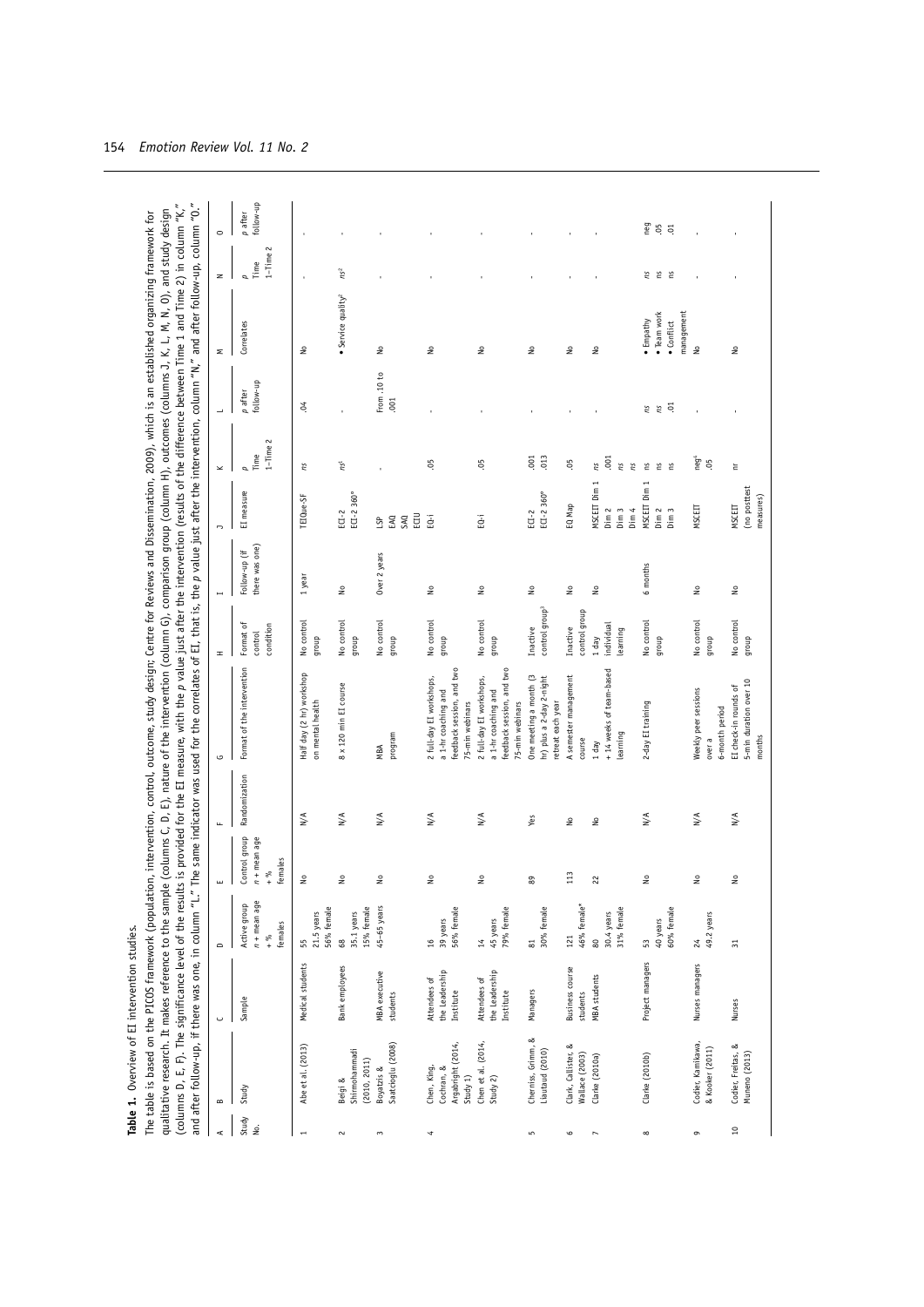| 4               | $\bf{m}$                                                                                    | ں                                                                                    | $\sim$                                              | ш                                                              | Щ                          | G                                                    | H                                                  |                                              | $\overline{\phantom{a}}$              | ⊻                          |                      | Σ                                                                                                             | z                                      | $\circ$                |
|-----------------|---------------------------------------------------------------------------------------------|--------------------------------------------------------------------------------------|-----------------------------------------------------|----------------------------------------------------------------|----------------------------|------------------------------------------------------|----------------------------------------------------|----------------------------------------------|---------------------------------------|----------------------------|----------------------|---------------------------------------------------------------------------------------------------------------|----------------------------------------|------------------------|
| Study<br>Ńо.    | Study                                                                                       | Sample                                                                               | $n +$ mean age<br>Active group<br>females<br>$+ 96$ | Control group<br>$n +$ mean age<br>females<br>$+\frac{96}{10}$ | Randomization              | Format of the intervention                           | condition<br>Format of<br>control                  | there was one)<br>Follow-up (if              | EI measure                            | $1$ -Time $2$<br>Time<br>p | follow-up<br>p after | Correlates                                                                                                    | $1 -$ Time $2$<br>Time<br>$\mathbf{a}$ | follow-up<br>$p$ after |
| $\Xi$           | Crombie, Lombard,<br>& Noakes (2011)                                                        | Cricket players                                                                      | 100% male<br>21 years<br>$^{24}$                    | $\approx$                                                      | Yes                        | 10 three-hour EI sessions                            | control group<br>Inactive                          | ş                                            | <b>MSCEIT</b>                         | .001                       |                      | $\frac{1}{2}$                                                                                                 |                                        |                        |
| $\overline{12}$ | Dacre Pool & Qualter<br>(2012)                                                              | College students                                                                     | 53% female<br>24 years<br>66                        | % females<br>22 years<br>8<br>57                               | ş                          | 11 weekly EI classes<br>$\times 2$ hr                | control group<br>Inactive                          | ş                                            | MSCEIT Dim3<br>Dim4<br>ESES           | 5 g<br>5.                  |                      | ş                                                                                                             |                                        |                        |
| 13              | Dugan, Weatherly,<br>Girod, Barber, &<br>Tsue (2014)                                        | Physician<br>residents                                                               | 32% female<br>43 years<br>$\approx$                 | ž                                                              | $_{\mathsf{N}/\mathsf{A}}$ | 8-hour EI + continuous<br>mentoring                  | No control<br>dnoub                                | Every year for 3<br>years <sup>5</sup>       | EQ-i                                  | .001                       |                      | satisfaction<br>· Patient                                                                                     | ρ                                      |                        |
| $\sharp$        | Dulewicz & Higgs<br>(2004, Study 1)                                                         | Retail managers                                                                      | 39% female<br>36.3 years<br>59                      | ₹                                                              | $_{\mathsf{N}/\mathsf{A}}$ | 4 EI days over 4 weeks<br>$(1 \text{ month})$        | No control<br>dhoub                                | measure at 6<br>(only one<br>months)<br>ş    | $\Xi$                                 | ຣຸ                         |                      | $\stackrel{\mathtt{o}}{\mathsf{z}}$                                                                           |                                        |                        |
| 15              | Fletcher, Leadbetter,<br>Curran, & O'Sullivan<br>(2009)                                     | Medical students                                                                     | 59 % female<br>21.3 years<br>$34\,$                 | శ                                                              | $\stackrel{\circ}{\simeq}$ | One 4-hr EI workshop and<br>7 sessions over 7 months | control group<br>Inactive                          | å                                            | EQ-i                                  | ຣຸ                         |                      | $\frac{1}{2}$                                                                                                 |                                        |                        |
| 16              | Jennings, & Palmer<br>Gignac, Harmer,<br>(2012)                                             | representatives<br>Sales                                                             | 53% female*<br>38.9 years<br>29                     | ដ                                                              | $\tilde{z}$                | 11 EI hours over 3 months                            | control group<br>Inactive                          | ş                                            | Genos EI<br>Genos EI<br>$360^{\circ}$ | $\frac{50}{10}$            |                      | Increase of sales                                                                                             | .05                                    |                        |
| Ħ               | Gorgas, Greenberger,<br>& Way (2015)                                                        | Emergency<br>medicine<br>residents                                                   | 48% female<br>$\overline{a}$                        | F                                                              | Yes                        | 2-hr EI session + feedback                           | Waiting list                                       | 6 months                                     | $\mathbb{E}\mathbb{S}\mathbb{C}^7$    | $\ddot{ }$                 | -95                  | $\epsilon$                                                                                                    |                                        |                        |
| $^{18}$         | Grant (2007)                                                                                | sales managers in<br>students in the<br>Postgraduate<br>active group,<br>the control | 70% female<br>50.9 years<br>23                      | 20<br>45% Females                                              | $\frac{1}{2}$              | 13-week, spaced learning<br>coaching training        | 2 days, block<br>intensive<br>coaching<br>training | ₽                                            | SEIS                                  | S.                         | $\blacksquare$       | · Coaching skills                                                                                             | .05                                    |                        |
| $\overline{a}$  | Groves, McEnrue, &<br>Shen (2008)                                                           | <b>Business students</b>                                                             | 63% female*<br>28.83 years<br>75                    | S                                                              | $\stackrel{\circ}{\simeq}$ | 11-week EI leadership<br>program                     | control group<br>Inactive                          | ş                                            | EISDI                                 | .001                       |                      | å                                                                                                             |                                        |                        |
| $\rm ^{20}$     | Hen & Sharabi-Nov<br>(2014)                                                                 | Teachers                                                                             | 87% female<br>37.1 years<br>186                     | ş                                                              | $_{\mathsf{N}/\mathsf{A}}$ | $(14$ -week EI training)<br>56 hr                    | No control<br>dnoub                                | ş                                            | SSREIT                                | .001                       | $\blacksquare$       | · Personal distress<br>Empathy (Iri):<br>· Perspective<br>$\bullet$ Empathy<br>• Fantasy                      | .002<br>015<br>Έ<br>Έ<br>Σu            |                        |
| $\overline{c}$  | Hodzic, Ripoll, Lira,<br>& Zenasni (2015);<br>Bemal, & Zenasni<br>Hodzic, Ripoll,<br>(2015) | Unemployed<br>adults                                                                 | 93% female<br>32.7 years<br>41                      | 41<br>36.4 years<br>79% female                                 | Yes                        | 2.5-day EI training                                  | Waiting list                                       | unemployment)<br>and 1 year (for<br>6 months | TETQue-SF                             | ns                         | ns                   | • Developing Hr23<br>• Reemployment<br>· Employability<br>· Self-efficacy<br>1 year after<br>$\bullet$ Coping | .05<br>.05<br>0500<br>Σu               |                        |

Kotsou et al. *Improving Emotional Intelligence* 155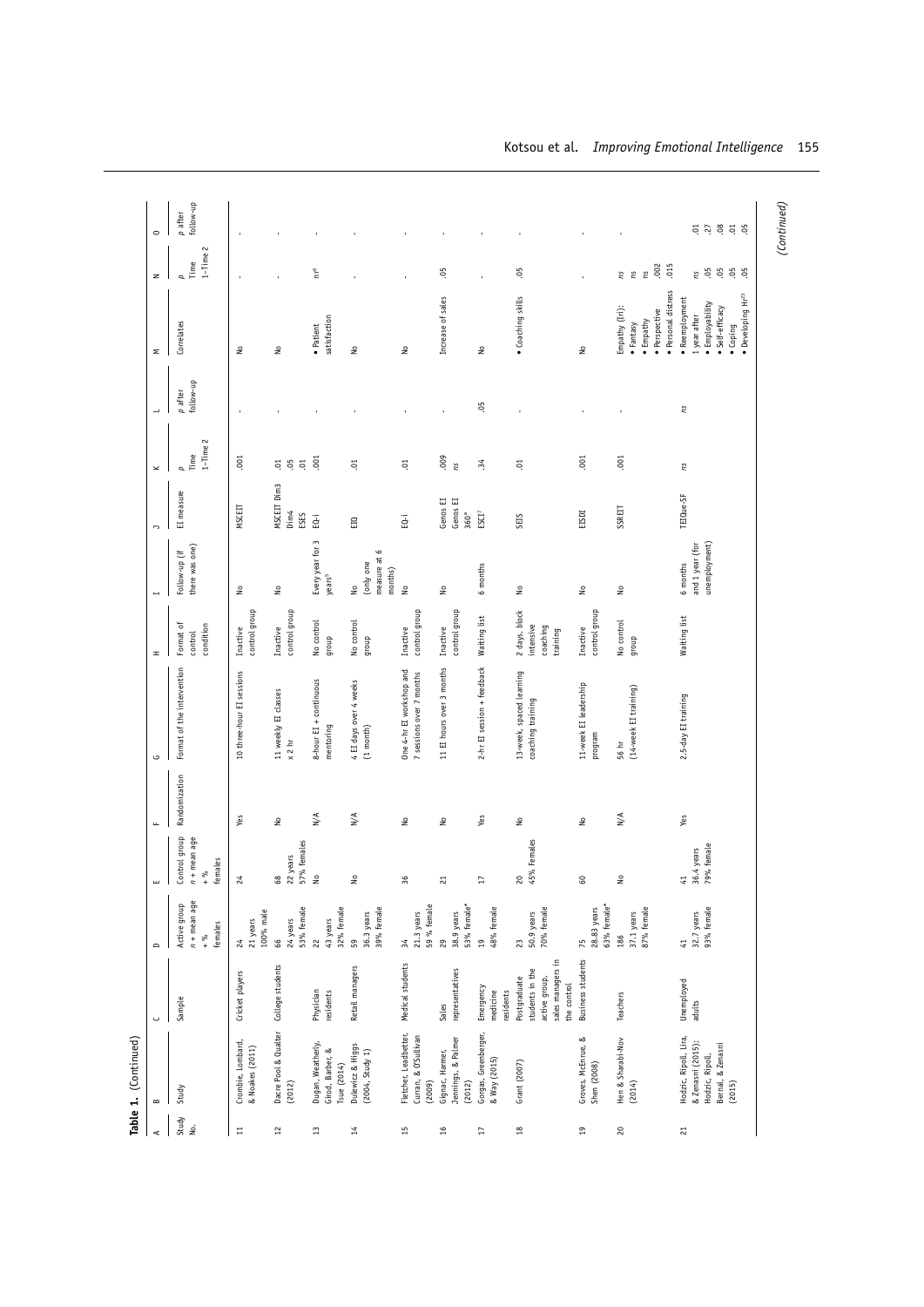|                 | Table 1. (Continued)                                                  |                                                 |                                                     |                                                            |                                                                           |                                                                 |                                                    |                                     |                                                             |                                     |                                             |                                                                                                              |                                                    |                        |
|-----------------|-----------------------------------------------------------------------|-------------------------------------------------|-----------------------------------------------------|------------------------------------------------------------|---------------------------------------------------------------------------|-----------------------------------------------------------------|----------------------------------------------------|-------------------------------------|-------------------------------------------------------------|-------------------------------------|---------------------------------------------|--------------------------------------------------------------------------------------------------------------|----------------------------------------------------|------------------------|
| $\prec$         | $\,$ $\,$                                                             | ں                                               | $\mathbf{\Omega}$                                   | ш                                                          | $\mathbf{u}$                                                              | G                                                               | <b>H</b>                                           |                                     | $\overline{ }$                                              | $\geq$                              |                                             | Σ                                                                                                            | z                                                  | $\circ$                |
| Study<br>ιė.    | Study                                                                 | Sample                                          | $n +$ mean age<br>Active group<br>females<br>$+ 96$ | Control group<br>+ mean age<br>females<br>$\delta_{\rm 0}$ | Randomization                                                             | Format of the intervention                                      | Format of<br>condition<br>control                  | there was one)<br>Follow-up (if     | EI measure                                                  | $1 - Time$ $2$<br>Time<br>p         | follow-up<br>$p$ after                      | Correlates                                                                                                   | $1 -$ Time $2$<br>Time<br>$\overline{\phantom{a}}$ | follow-up<br>$p$ after |
| 22              | Jaeger (2003)                                                         | Graduate students                               | $\Xi$                                               | 119                                                        | $\mathbb{N}^8$                                                            | One semester course + EI                                        | management<br>General<br>course                    | ş                                   | EQ-i                                                        | .026                                | $\overline{\phantom{a}}$                    | performance<br>• Academic                                                                                    | ns <sub>3</sub>                                    |                        |
| 23              | Jahangard et al.<br>(2012)                                            | inpatients<br><b>Borderline</b>                 |                                                     | 53% female<br>24 years<br>15                               | Yes                                                                       | Twelve 45-min EI sessions<br>over 4 weeks                       | Treatment as<br>usual                              | ş                                   | EQ-i                                                        | ຣ຺                                  |                                             | · Depression                                                                                                 | .001                                               |                        |
| $\frac{24}{5}$  | Karahan & Yalcin<br>(2009)                                            | mellitus patients<br>Type 2 diabetes            | 50% female<br>53 years<br>$^{28}$                   | 50% female<br>52 years<br>$^{28}$                          | Yes                                                                       | 12 weekly EI classes x<br>1.5 <sub>hr</sub>                     | Waiting list                                       | months <sup>10</sup><br>$3$ and $6$ | ΕQ-i                                                        | .001                                | .001                                        | Burnout<br>· Anxiety<br>$\bullet$ HbA1c                                                                      | .001                                               | .001<br>.001<br>.001   |
| 25              | Kirk, Schutte, &<br>Hine (2011)                                       | Adult employees                                 | 71% female*<br>35,1 years*<br>$46*$                 | $\frac{24}{5}$                                             | Yes                                                                       | 3 daily 20-min emotion<br>writing sessions                      | Neutral<br>writing                                 | ş                                   | AES<br>ESE                                                  | 5.5                                 |                                             | · Positive affect<br>• Workplace<br>incivility                                                               | $\overline{5}$<br>-9                               |                        |
| 26              | Mikolajczak (2011)<br>Kotsou, Nelis,<br>Gregoire, &                   | Working adults                                  | 38.24 years<br>68% female<br>$\overline{z}$         | 38.85 years<br>67% female<br>$\mathbb S$                   | $\stackrel{\circ}{\simeq}$                                                | 2.5-day EI training with<br>1 month Internet<br>follow-up       | Waiting list                                       | 1 year                              | TEIQue 360°<br>TEIQue                                       | .001<br>.001                        | 001<br>.001                                 | · Perceived stress<br>• Cortisol levels <sup>11</sup><br>complaints<br>· Somatic                             | .001                                               | .001<br>.001           |
|                 |                                                                       |                                                 |                                                     |                                                            |                                                                           |                                                                 |                                                    |                                     |                                                             |                                     |                                             | · Life satisfaction<br>• Peer report<br>relationships<br>relationships<br>$\bullet$ Quality of<br>quality of | .001<br>.001<br>$\mathbb{S}^0$                     | $.001$<br>$001$<br>co. |
| 27              | Kruml & Yockey<br>(2011)                                              | <b>MBA</b> students                             | 59% female<br>28.6 years<br>78                      | ş                                                          | $\mathbb{N}/\mathbb{A}$                                                   | 7-week vs. 16-week<br>leadership curricula                      | No control<br>qnoup                                | $\hat{\mathsf z}$                   | EQ-i                                                        | .001                                |                                             | $\tilde{z}$                                                                                                  |                                                    |                        |
| $28$<br>$_{29}$ | Meyer, Fletcher, &<br>Parker (2004)<br>Latif (2004)                   | Dental practice<br>Pharmacy<br>students         | Not reported<br>15                                  | ş<br>ş                                                     | $\stackrel{\textstyle <}{\scriptstyle \times}$<br>$\mathbb{N}/\mathbb{A}$ | 1 day experiential course<br>A semester management<br>course    | No control<br>No control<br>dnoub                  | ş<br>٤                              | Ad hoc EI<br>measure<br>MSCEIT                              | ë,<br>ns                            |                                             | ş<br>$\tilde{z}$                                                                                             |                                                    |                        |
| $30\,$          | Moriarty & Buckley<br>(2003)                                          | business students<br>Undergraduate<br>employees | 49% female<br>47% female<br>39.28 years<br>$82$     | 80                                                         | $\frac{1}{2}$                                                             | 24 sessions in 12 weeks of<br>team learning                     | organizational<br>Lectures on<br>behavior<br>quorp | ş                                   | WEIP-5                                                      | $ns^{12}$                           |                                             | $\tilde{z}$                                                                                                  |                                                    |                        |
| $\Xi$           | Muyia & Kacirek<br>(2009)                                             | education<br>Executive<br>students              | 43<br>35% female                                    | ş                                                          |                                                                           | 3-month period<br>9 days over a                                 | No control<br>dnoub                                | ş                                   | EQ-i                                                        | $\ddot{5}$                          |                                             | $\frac{1}{2}$                                                                                                |                                                    |                        |
| $32\,$          | Nelis, Quoidbach,<br>Hansenne (2009)<br>Mikolajczak, &                | College students                                | 79% female<br>21 years<br>$\Xi$                     | 83% female<br>18<br>20.5 years                             | $\stackrel{\mathtt{o}}{\mathsf{z}}$                                       | 4 weekly classes x 2.5 hr<br>EI training                        | control group<br>Inactive                          | 6 months                            | TEIQue<br>ERP-Q<br>$\mathbb{M}S^{20}$<br>STEU<br>EMA<br>DOE | the contract of the contract of the | $.08^{13}$<br>$\Xi$<br>05<br>02<br>ns<br>ns | $\stackrel{\mathtt{o}}{\mathsf{z}}$                                                                          |                                                    |                        |
| $33\,$          | Mikolajczak (2011,<br>Nelis, Quoidbach,<br>Hansenne, &<br>Study $1$ ) | College students                                | 72% female<br>20 years<br>$_{29}$                   | 29<br>20 years                                             | $\stackrel{\mathtt{o}}{\mathtt{g}}$                                       | Three 6-hr sessions of EI<br>Six 3-hr sessions<br>training<br>ð | control group<br>Inactive                          | 6 months                            | TEIQue<br>${\sf ERP-R}$<br>STEU                             |                                     | $\Xi$<br>$\overline{0}$ . $\overline{0}$    | conscientiousness<br>agreeableness,<br>• Changes in<br>extraversion,<br>neuroticism,<br>personality:         | ns<br>ns<br>ns<br>ns                               | 5852                   |

|  | 156 Emotion Review Vol. 11 No. 2 |  |  |  |  |  |
|--|----------------------------------|--|--|--|--|--|
|--|----------------------------------|--|--|--|--|--|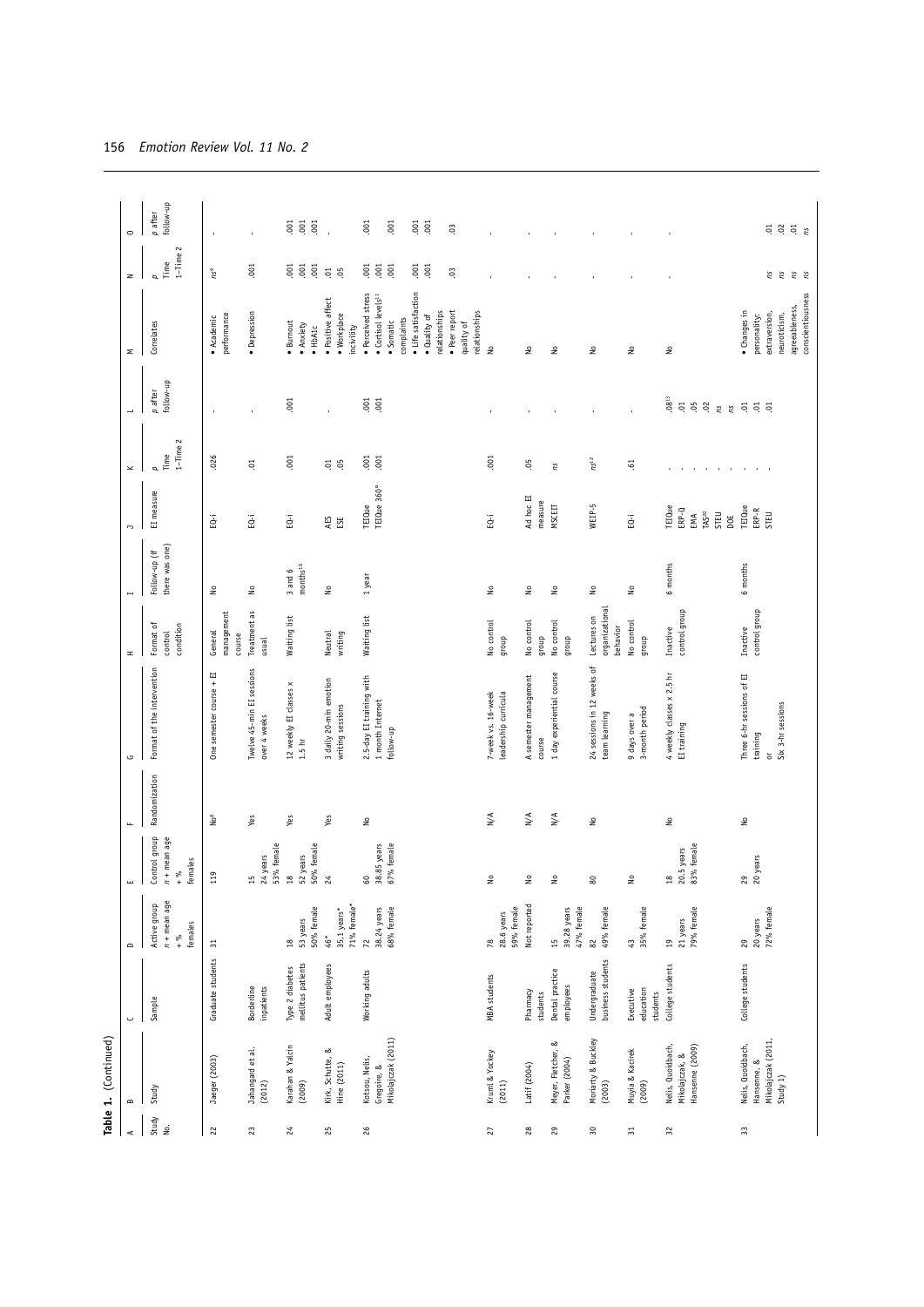|                                        | $\qquad \qquad \Box$                                | ш<br>$\mathbf{I}$                                                                     | $\mathbf{u}$                        | G                                                                                                    | H                                                                                     | $\overline{a}$                                                   | $\Box$                                         | $\!\boldsymbol{\times}$        | ÷                     | Σ                                                                                                                                 | $\geq$                                                           | $\circ$                                            |
|----------------------------------------|-----------------------------------------------------|---------------------------------------------------------------------------------------|-------------------------------------|------------------------------------------------------------------------------------------------------|---------------------------------------------------------------------------------------|------------------------------------------------------------------|------------------------------------------------|--------------------------------|-----------------------|-----------------------------------------------------------------------------------------------------------------------------------|------------------------------------------------------------------|----------------------------------------------------|
| Sample                                 | $n +$ mean age<br>Active group<br>females<br>$+ 96$ | Control group<br>$n +$ mean age<br>females<br>$+ 90$                                  | Randomization                       | Format of the intervention                                                                           | condition<br>Format of<br>control                                                     | there was one)<br>Follow-up (if                                  | EI measure                                     | $1 -$ Time $2$<br>Time<br>p    | follow-up<br>p after  | Correlates                                                                                                                        | $1 -$ Time $2$<br>Time<br>$\overline{a}$                         | follow-up<br>$p$ after                             |
| College students                       | 74% female<br>21 years<br>34                        | 81% female<br>27,<br>20 years<br>93% female<br>$\frac{31}{21}$ years<br>$_{\rm{and}}$ | $\stackrel{\circ}{\simeq}$          | Three 6-hr sessions of EI<br>Six 3-hr sessions EI<br>training<br>training<br>ă                       | control group<br>improvisation<br>2 groups:<br>inactive<br>training<br>theater<br>and | ٤                                                                | TEIQue 360°<br>ERP-R<br>TEIQue                 | $\frac{3}{5}$ , $\frac{5}{5}$  |                       | · Mental disorders<br>• Life satisfaction<br>· Employability<br>· Happiness<br>functioning<br>complaints<br>· Somatic<br>· Social | $\ddot{\circ}$<br>05<br>$\ddot{0}$<br>$\overline{0}$<br>-9<br>Su |                                                    |
| Physicians and<br>nurses               | 33.19 years<br>31% female<br>53                     | 31% female<br>53<br>31.6 years                                                        | å                                   | 10 sessions of 2 hours,<br>twice weekly mental<br>health training                                    | control group<br>Inactive                                                             | ş                                                                | ΞÓ                                             | $-001$                         | ï                     | · State anxiety<br>• Trait anxiety                                                                                                | .001<br>.001                                                     |                                                    |
| Teachers                               | 80% female*<br>42 years*<br>57                      | 55                                                                                    | $\stackrel{\circ}{\simeq}$          | 30 hours of EI training in<br>sessions of 1 hr a week,<br>for 30 weeks, over a<br>period of 9 months | control group<br>Inactive                                                             | ş                                                                | CDE-A                                          | .001                           | $\blacksquare$        | • Institutional<br>• Stress<br>climate                                                                                            | .001<br>0.01                                                     |                                                    |
| Overweight<br>students                 | 36% female<br>20.5 years<br>4914                    | reported <sup>14</sup><br>Not                                                         | $_{\mathsf{N}/\mathsf{A}}$          | A 75-min EI session                                                                                  | Bogus effort<br>dnoub                                                                 | ş                                                                | MSCEIT<br>Dim <sub>1</sub><br>Dim <sub>2</sub> | 888                            | <b>I</b>              | • Calorie intake<br>• Weight                                                                                                      | e<br>E                                                           |                                                    |
| Nurses                                 | 100% female<br>36.3 years<br>25                     | 100% female<br>33 years<br>5                                                          | Clinical trial <sup>15</sup>        | 2-day EI workshop                                                                                    | control group<br>Inactive                                                             | 1 month                                                          | ΕŌ-i                                           |                                | Ξ.                    | • Mental health                                                                                                                   | 02                                                               | C <sub>3</sub>                                     |
| Middle managers                        | 40% female<br>37 years<br>$\mathbb{S}^0$            | 40% female<br>7 years<br>8<br>$\frac{1}{2}$                                           | $\stackrel{\mathtt{o}}{\mathsf{z}}$ | 4 days of EI training over<br>a month                                                                | control group<br>Inactive                                                             | (no measure<br>immediately<br>6 months<br>after the<br>training) | $\bar{\mathbb{G}}$ or                          | $\mathbf{r}$<br>$\blacksquare$ | .001<br>.001          | · Subjective stress<br>· Performance<br>· Distress<br>• Health<br>· Morale<br>$\bullet$ QOWL                                      | $\bullet$<br>$\mathbf{r}$<br>$\mathbf{r}$                        | .002<br>.001<br>001<br>.001<br>.001<br>$\tilde{n}$ |
| Project managers                       | $\approx$                                           | Not reported                                                                          | $\overset{\mathtt{o}}{\mathtt{z}}$  | 2 weeks of EI training                                                                               | Not stated                                                                            | 6 months <sup>16</sup>                                           | ECI 360°<br>EC                                 |                                | .01<br>$\frac{1}{10}$ | · Job performance<br>· Job satisfaction                                                                                           |                                                                  | $\frac{5}{2}$                                      |
| Teacher candidate<br>students          | 26.5 years*<br>89% female*<br>23                    | $\approx$                                                                             | 2°                                  | 5 x 1.5 hr of EI training<br>over 5 weeks                                                            | control group<br>Inactive                                                             | $1 \text{ month}$                                                | TEIQue-SF<br>WLEIS                             | .001<br>Σu                     |                       | · Teacher efficacy<br>· Satisfaction<br>· Resiliency<br>· Anxiety<br>with life<br>• Stress                                        | Έ<br>e e<br>S.<br>ΓS                                             |                                                    |
| organization<br>participants<br>Sports | 25                                                  | ž                                                                                     | N/A                                 | 3 EI workshops (total 8<br>hr) over 18 weeks                                                         | No control<br>dnoub                                                                   | $3$ months $^{18}$                                               | MSCEIT                                         | Σu                             |                       | · Relationship<br>quality                                                                                                         | .001                                                             |                                                    |
| mellitus patients<br>Type 2 diabetes   | 54.33 years<br>50% female<br>$\frac{8}{2}$          | 18<br>51.17 years<br>50% female                                                       | Yes                                 | 12 weekly 1.5-hr EI<br>classes                                                                       | Waiting list                                                                          | 3 and 6 months                                                   | ΕQ-i                                           | .001                           |                       | · Quality of life<br>• Health status<br>· Well-being                                                                              | .001<br>001                                                      |                                                    |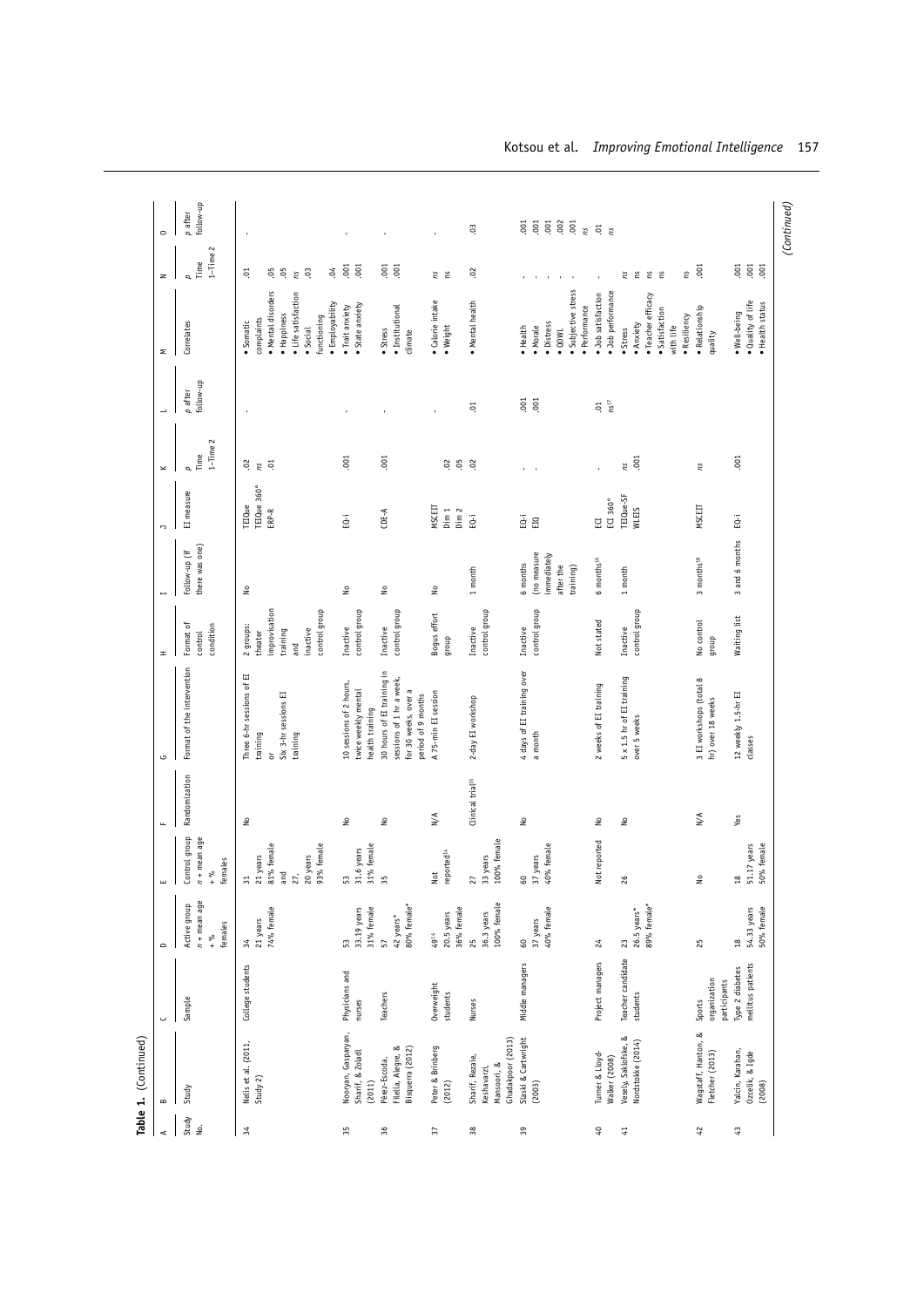|             | Table 1. (Continued)                                                                                                                                                                                                                                                                                                                                                                                                                                                                                           |                   |                                                     |                                                                          |                    |                                                                                                                                                                                                                                                                                                                                                                                                                                                                                                                                                                                                                                                                                                                                                                                                                                                                                                                                                                                                                                                                                                                                                                          |                                                                                                |                                 |                                |                             |                      |                                                            |                             |                        |
|-------------|----------------------------------------------------------------------------------------------------------------------------------------------------------------------------------------------------------------------------------------------------------------------------------------------------------------------------------------------------------------------------------------------------------------------------------------------------------------------------------------------------------------|-------------------|-----------------------------------------------------|--------------------------------------------------------------------------|--------------------|--------------------------------------------------------------------------------------------------------------------------------------------------------------------------------------------------------------------------------------------------------------------------------------------------------------------------------------------------------------------------------------------------------------------------------------------------------------------------------------------------------------------------------------------------------------------------------------------------------------------------------------------------------------------------------------------------------------------------------------------------------------------------------------------------------------------------------------------------------------------------------------------------------------------------------------------------------------------------------------------------------------------------------------------------------------------------------------------------------------------------------------------------------------------------|------------------------------------------------------------------------------------------------|---------------------------------|--------------------------------|-----------------------------|----------------------|------------------------------------------------------------|-----------------------------|------------------------|
| ⋖           | $\bf{m}$                                                                                                                                                                                                                                                                                                                                                                                                                                                                                                       | ں                 | $\qquad \qquad \Box$                                | ш                                                                        | щ                  | G                                                                                                                                                                                                                                                                                                                                                                                                                                                                                                                                                                                                                                                                                                                                                                                                                                                                                                                                                                                                                                                                                                                                                                        | <b>H</b>                                                                                       | H                               | $\triangleright$               | $\geq$                      | $\rightarrow$        | Σ                                                          | $\mathbf{z}$                | $\circ$                |
| Study<br>ġ. | Study                                                                                                                                                                                                                                                                                                                                                                                                                                                                                                          | Sample            | $n +$ mean age<br>Active group<br>females<br>$+ 96$ | Control group<br>+ mean age<br>females<br>್ಗೆ<br>$\mathbf{r}$<br>$\ddag$ | Randomization      | Format of the intervention                                                                                                                                                                                                                                                                                                                                                                                                                                                                                                                                                                                                                                                                                                                                                                                                                                                                                                                                                                                                                                                                                                                                               | Format of<br>condition<br>control                                                              | there was one)<br>Follow-up (if | EI measure                     | $1 -$ Time $2$<br>Time<br>p | follow-up<br>p after | Correlates                                                 | $1 -$ Time $2$<br>Time<br>p | follow-up<br>$p$ after |
| 4           | ∞<br>Wing, Schutte,<br>Byrne (2006)                                                                                                                                                                                                                                                                                                                                                                                                                                                                            | Australian adults | $40.30$ years*<br>64% female*<br>$175*$             | $\frac{9}{11}$<br>s,                                                     | Yes                | 20 minutes of writing, 3<br>times on 3 consecutive<br>days plus 1 session 2<br>weeks later                                                                                                                                                                                                                                                                                                                                                                                                                                                                                                                                                                                                                                                                                                                                                                                                                                                                                                                                                                                                                                                                               | Writing about<br>only control<br>experiences<br>condition<br>a writing<br>only and<br>positive | 2 weeks                         | Assessing<br>Emotions<br>Scale | ns <sup>20</sup>            |                      | · Satisfaction<br>with life                                | ns                          |                        |
| 45          | Zijlmans, Embregts,<br>∞<br>Gerits, Bosman,<br>Derksen (2011)                                                                                                                                                                                                                                                                                                                                                                                                                                                  | Medical staff     | 79% female<br>36 years<br>34                        | $\frac{8}{2}$                                                            | $\mathsf{No}^{21}$ | 2 days of EI training + EI<br>feedback sessions over 4<br>months                                                                                                                                                                                                                                                                                                                                                                                                                                                                                                                                                                                                                                                                                                                                                                                                                                                                                                                                                                                                                                                                                                         | Not stated                                                                                     | ş                               | ΕÓ                             | .001                        |                      | $\stackrel{\circ}{\simeq}$                                 |                             |                        |
| 46          | Zijlmans, Embregts,<br>Gerits, Bosman, &<br>Derksen (2015)                                                                                                                                                                                                                                                                                                                                                                                                                                                     | Medical staff     | 36% female<br>36.6 years*<br>76                     | % female<br>groups)<br>œ<br>ఇ<br>$\widetilde{\phantom{a}}$<br>42         | Yes                | 6 EI feedback sessions of<br>1.5 days of EI training +<br>90 min                                                                                                                                                                                                                                                                                                                                                                                                                                                                                                                                                                                                                                                                                                                                                                                                                                                                                                                                                                                                                                                                                                         | Not stated                                                                                     | 4 months                        | ΕQ-i                           | S.                          | S.                   | • Emotion coping<br>· Task coping<br>· Avoidance<br>coping | $.01^{22}$<br>ΠS<br>m       | ត្ គ្ម<br>5            |
|             | *Statistics for the total sample, training, and control group.                                                                                                                                                                                                                                                                                                                                                                                                                                                 |                   |                                                     |                                                                          |                    | of Emotional Understanding; TAS20 = Toronto Alexithymia Scale; TEIQue = Tait Emotional Intelligence Questionnal Intelligence F = Trait Emotional Intelligence Questionnaire: Questionnaire: Short Form; WEIP = Workgroup Emoti<br>to the hypothesis; nr = not reported; ns = nonsignificant; SAQ = Self-Assessment Questionnaire; SEIS = Schutte Emotional Intelligence Scale; SSREIT = The Schutte Self Report Emotional Intelligence Test; STEU = Stuational T<br>Profile; WLEIS = Wong and Law Emotional Intelligence Questionnaire. 360° = a 360° instrument is scored by the subject himself but also by others (peers, managers etc) thus the term 360-degree.<br>An inactive control group is just a comparison group that does not undergo the intervention, or another group that is not listed on a waiting list to undergo the intervention later.<br>Results were significant (p < .01) for the subdimension "Relationship management" related to the self and others, as well as the self-report dimension "Teamwork."<br>Results of the Condition x Time interaction are not reported, but service quality improved numerically more in the control group. |                                                                                                |                                 |                                |                             |                      |                                                            |                             |                        |
|             | <sup>10</sup> These results are for the follow-up at 3 months, results are maintained at 6 months.<br><sup>8</sup> The author reports that "In one of the five sections, the instructor introduced.<br><sup>11</sup> Cortisol levels were assessed only at 1 month, not at the immediate follow-up.<br>Although the 15 remaining participants reported benefits for t<br><sup>9</sup> The author reports only correlations but they are significant in<br>"It was described as "Hay EI survey" in the article. |                   |                                                     | both groups.                                                             |                    | There was an increase in the department's percentile ranking between the 3 years before EI training (89% in 2002, 90% in 2003, and 85% in 2004) and for 6 of the 7 years after EI training.<br>emotional intelligence" but it was not described as a standard randomization process.<br>he intervention at Time 2, the EI scores measured with the MSCEIT actually declined.<br><sup>5</sup> It is not clear which of the participants were assessed over the study: some joined after the first or the second wave of assessments.                                                                                                                                                                                                                                                                                                                                                                                                                                                                                                                                                                                                                                      |                                                                                                |                                 |                                |                             |                      |                                                            |                             |                        |
|             | <sup>17</sup> There were some negative effects on the self-reported EI scale but the statistics are not reported.<br><sup>13</sup> These are the results for the ANOVA, Time x Group including Times 1, 2, and 3.<br>"Only three participants were given this 3-month coaching follow-up.<br><sup>15</sup> This study is supposed to be based on randomization, but the<br>"The study does not clearly report the sample.                                                                                      |                   |                                                     |                                                                          |                    | intervention group and the control group belong to two different hospitals; therefore, it is not possible that participants were individually randomized.<br>"The authors report a significant difference for one dimension out of 10, so, even if full statistics were not reported, it is highly improbable that a positive result could be found for the overall EL<br><sup>16</sup> The Time 2 measures were at 6 months after the end of the intervention, there was no measure immediately after the intervention.                                                                                                                                                                                                                                                                                                                                                                                                                                                                                                                                                                                                                                                 |                                                                                                |                                 |                                |                             |                      |                                                            |                             |                        |
|             | ence at any time taking into account the interaction between the three groups.<br>2), and 55 were in the control condition (Group 3).                                                                                                                                                                                                                                                                                                                                                                          |                   |                                                     |                                                                          |                    | <sup>op</sup> articipants in the emotion regulation condition at posttest scored significantly higher on emotional intelligence than those in the control group, but this difference was no longer significant at follow-up. There was n<br>40f the 175 participants returning questionnaires at pretest and immediate postet, 58 were in the positive writing plus cued emotional regulation Coroup 1), 62 were in the positive writing only condition (Group                                                                                                                                                                                                                                                                                                                                                                                                                                                                                                                                                                                                                                                                                                           |                                                                                                |                                 |                                |                             |                      |                                                            |                             |                        |
|             | <sup>22</sup> Results were significant only compared to the Control Group 2<br><sup>21</sup> The authors report that the selection was "mostly random."                                                                                                                                                                                                                                                                                                                                                        |                   |                                                     |                                                                          |                    | <sup>23</sup> Developing Critical HR is an ability that permits to attract and keep imporant partners for the entrepreneurial process (Hodzic et al., 2015)                                                                                                                                                                                                                                                                                                                                                                                                                                                                                                                                                                                                                                                                                                                                                                                                                                                                                                                                                                                                              |                                                                                                |                                 |                                |                             |                      |                                                            |                             |                        |
|             |                                                                                                                                                                                                                                                                                                                                                                                                                                                                                                                |                   |                                                     |                                                                          |                    |                                                                                                                                                                                                                                                                                                                                                                                                                                                                                                                                                                                                                                                                                                                                                                                                                                                                                                                                                                                                                                                                                                                                                                          |                                                                                                |                                 |                                |                             |                      |                                                            |                             |                        |

158 *Emotion Review Vol. 11 No. 2*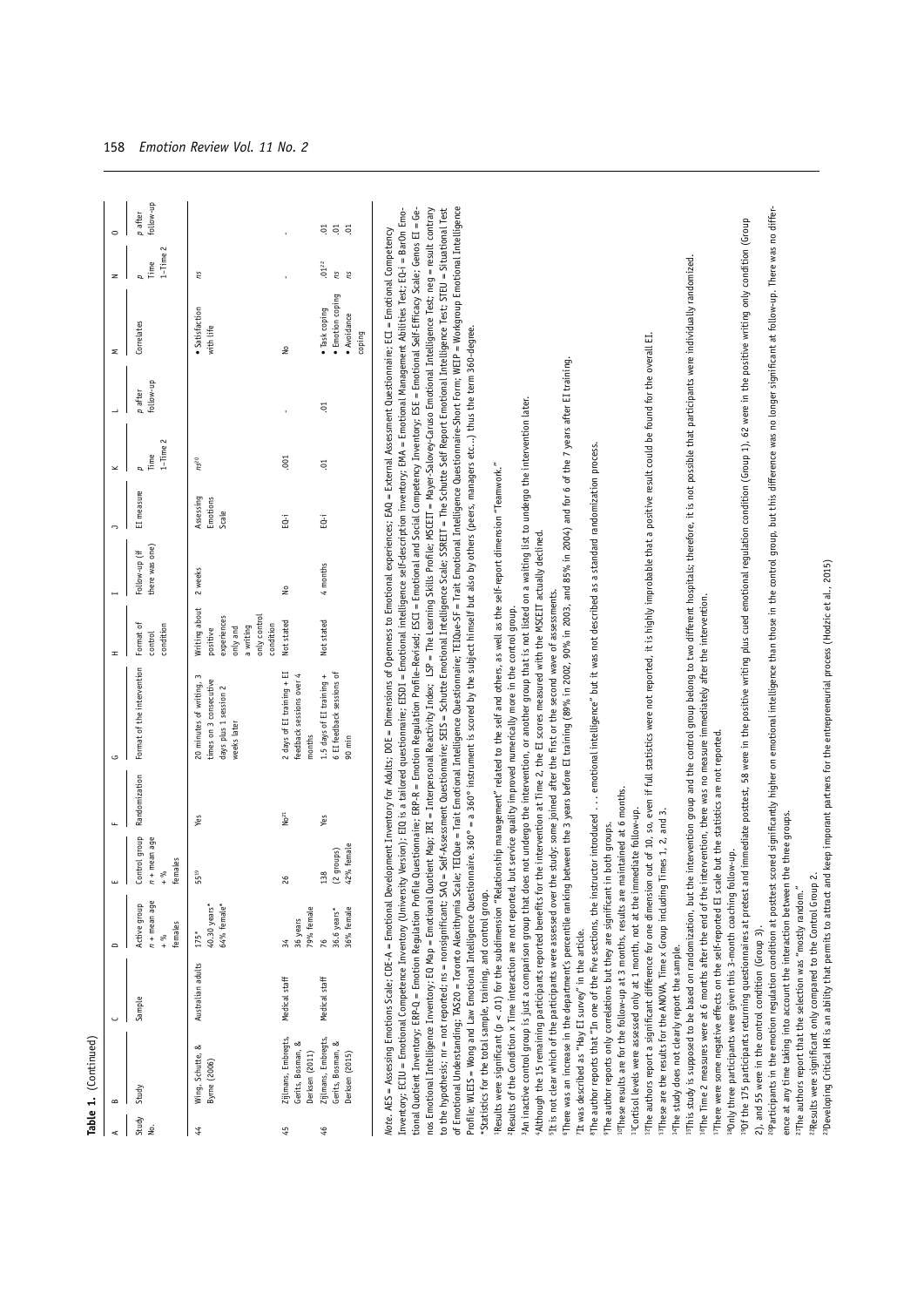more rigorous, controlled studies before conclusions can be drawn about the positive effects of these interventions. Of the 37 studies using trait-like measures, the measure that

was most used was the EQ-i (14 studies, 30%). Of the 14 studies using the EQ-i, 13 reported a significant increase in the total EI score, only one did not report a significant result at all (Muyia & Kacirek, 2009). Of the 23 other studies, only four did not report a significant EI increase (see Table 1, column k).

It is important to note that using a measure of EI does not imply using a conceptual model for the intervention. Moreover, the studies we report on used more than 20 different measures and since it would be inappropriate to combine results from different measures when it is not clear that they measure exactly the same construct, our conclusions will therefore have to be tentative. Another important point is that most of the interventions we gathered did not provide the necessary information to evaluate their possible conceptual model; therefore, the results reported in the next sections combine studies using different EI measures. Because EI is supposed to increase academic performance, work performance, relationship outcomes (e.g., the quality of relationships), mental and physical health, we will now review the studies in relation to these outcomes.

#### *Work-Related Outcomes*

As noted in the Introduction, EI is associated with many important work-related outcomes such as increased management skills and work satisfaction performance. Of the 11 studies (2, 8, 13, 16, 18, 21, 25, 36, 39, 40, and 41) targeting work-related outcomes, eight reported significant results. There were improvements in teamwork, conflict management (Study 8), patient satisfaction (Study 13), coaching skills (Study 18), employability and reemployment (Study 21), workplace incivility (Study 25), institutional climate (Study 36), and job satisfaction (Study 40). Three studies assessed work performance (Studies 16, 39, and 40) and only one reported significant results (an increase in sales, Study 16). Given that the link between EI and performance remains unclear, further investigation is called for.

#### *Academic-Related Outcomes*

In the two studies assessing teaching performance, there was no significant result related to teaching efficacy (Study 41) or teachers' empathy (Study 20). The small number of studies and mixed results point to the need for additional research in these fields.

#### *Psychological and Physical Health*

As highlighted by numerous studies and meta-analyses, EI is related to psychological and physical health (Martins et al., 2010; Mikolajczak, Petrides, Coumans, & Luminet, 2009). Fifteen studies (21, 23, 24, 25, 26, 33, 34, 35, 36, 38, 39, 41, 43, 44, and 46) assessed changes in psychological health and wellbeing, and all of them (with the exception of Study 41 on the psychological health of candidate teachers and Study 44 on the impact of emotional writing on life satisfaction) reported significant positive results. Three studies assessed the effect of an EI increase on physical health indicators, two on somatic complaints (26 and 34) and one (study 24) on HbA1c levels, a glycemic indicator in diabetes. All these studies found improvements in the EI intervention condition. These promising findings suggest that increasing various aspects of EI often has meaningful results on psychological health and that the effects of EI on physical health are worth further investigation.

#### *Relationship-Related Outcomes*

EI is also thought to impact social relationships (Côté, DeCelles, McCarthy, van Kleef, & Hideg, 2011), but only three studies (26, 34, 42) have investigated—with success—the impact of EI improvement on the quality of relationships. Given the importance of social relationships and social support in well-being, more research in this area would be beneficial.

## **Conclusion**

Taken together, these results suggest that groups receiving EI interventions improved compared to control groups. This is in line with the results of a recent meta-analysis, based on the results of 24 studies and 28 samples, that concluded that EI trainings are effective interventions that improve durably EI (Hodzic, Scharfen, Ripoll, Holling, & Zenasni, 2018). Nevertheless, it is important to keep in mind that the field of EI interventions is relatively new and heterogeneous, which makes comparisons between studies difficult. As an example, more than 20 different EI measures have been used across studies (see Table 1).

## *Limitations and Recommendations Related to Research Design Characteristics*

So far it appears that many studies lack a clear theoretical or methodological rationale and do not report information concerning the training content, or include flaws related to some parts of the research design. We will now focus our discussion on these limitations and on how to improve the process of developing more useful and effective EI interventions, after which we will highlight some future research directions.

#### *Control Group*

Control groups are critical to evaluating interventions because they allow us to exclude the possibility that the effect of the intervention is merely due to the group setting and that the very same effects would have been observed with any group activity (e.g., a "Hawthorne effect," or a placebo effect). Active control or waiting list groups are preferable because they also allow motivation biases to be controlled for: participants in the intervention group may have a greater motivation to change than participants of a no-waiting list control group, which could impact the outcome. Two thirds of the studies reviewed (29) included a control group but these control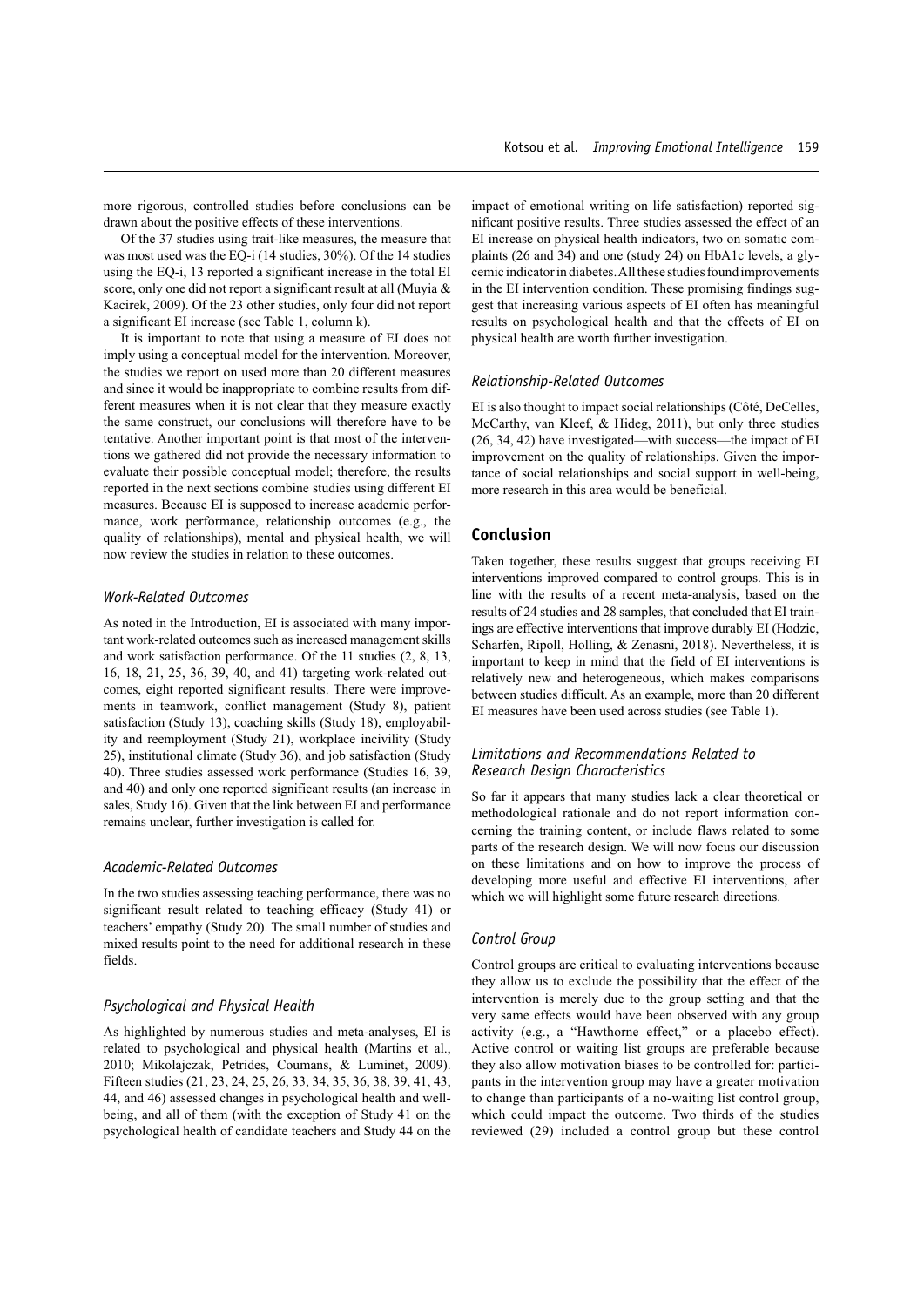groups were inactive control groups in most cases (80%). Only five studies (Studies 17, 21, 24, 26, 43) used a waiting list control group, five studies (Studies 18, 25, 34, 37, 44) used an active control group (e.g., drama improvisation). We recommend the use of active control groups, that is, groups that engage in another activity comparable in duration to that of the EI intervention (e.g., a relaxation training group that runs for the same duration).

As an example of good practice, Nelis et al. (2011) assessed an intervention with an EI intervention group and two control groups: one inactive control group and one active (drama improvisation) control group. While the EI intervention group showed the greatest improvement in psychological health, the active control group also showed a significant improvement, whereas the inactive control group showed no change.

#### *Subject Allocation*

Only 11 studies (studies 5, 11, 17, 21, 23, 24, 25, 38, 43, 44, 46) used a randomized controlled design. Ideally, participants would be randomized in order to avoid motivation or demand effects.

#### *Long-Term Assessment*

There are several reasons why the long-term effects of EI interventions should be assessed. First, because time has an impact on learning retention (Saks & Belcourt, 2006): long-term assessment is essential to assess sustained learning transfer and the acquisition of EI competencies. Second, trait-related outcomes are relatively stable and may take time to change. Some of the studies reported here show that EI improvements may not be detectable immediately after an intervention (Abe et al., 2013; Clarke, 2010b; Gorgas et al., 2015) because they may occur only after a certain time period (e.g., after 6 months). In a recent article, Nelis et al. (2011) reported that a 6-month follow-up revealed changes in personality traits that did not manifest at the short term, including a significant decrease in neuroticism and a significant increase in agreeableness. These results suggest that it may be important to have follow-up assessments in order to evaluate changes that take time to manifest. On the other hand, any results that occur shortly after an intervention may just be due to people's increased knowledge of EI from the intervention, which may not translate into abilities or behaviors that would last for the long term. Only about a third of the studies (Studies 1, 8, 13, 14, 17, 21, 24, 26, 32, 33, 39, 40, 43) assessed the long-term outcomes of the interventions (i.e., at a minimum follow-up period of 6 months). In several studies, the effects of the intervention were assessed only immediately after the intervention. We recommend long-term (and ideally multiple) assessments in order to allow changes in EI to be detected and to verify that they are maintained for a long period of time. As an example of good practice, in their EI intervention study of diabetes patients, Karahan and Yalcin (2009) assessed the outcomes of their intervention at three time points: immediately after the intervention, 3 months later, and 6 months later.

#### *Intervention Content*

In several studies, either the intervention assessed was not empirically designed to improve EI or no information about the intervention content was provided. Out of the 46 studies reviewed, 28 reported a primary EI intervention (Studies 2, 4, 8, 11, 12, 13, 14, 15, 16, 17, 20, 21, 23, 24, 26, 32, 33, 34, 36, 37, 38, 39, 40, 41, 42, 43, 45, 46). In eight studies (Studies 3, 6, 18, 19, 22, 27, 28, 31) the intervention concerned leadership, management, or coaching. In five other studies (Studies 5, 7, 9, 10, 30) the intervention was related to team or peer learning, feedback, or process design. Two studies (25 and 44) were based on a writing paradigm (writing about one's emotional experiences). One study (1) was a mental health intervention (consisting of lectures and discussions on grief and mental health). Lastly, Study 29 assessed a "ropes and challenges" intervention. Results show that interventions that are not specifically EI training interventions such as peer sessions (Codier et al., 2011), check-in rounds (Codier et al., 2013), or ropes and challenges (Meyer et al., 2004) have less impact than a relatively short (2.5 days on average, plus a follow-up) and specifically EI-based intervention (e.g., Nelis et al., 2011; Slaski & Cartwright, 2003).

Among the 25 studies that claimed EI-based content, only five (24, 26, 33, 34, 43) offered a detailed summary of the intervention. The use of empirically based EI-specific interventions would help not only the dissemination of effective tools, but would also open the possibility to better replicate, assess, and understand the effect of these interventions. Therefore, given the variety of interventions and the lack of theoretical rationales that could have guided their elaboration, we recommend the development of interventions that would ideally be (a) specifically EI-based, (b) constructed according to a specific, clear, and well-documented conceptual framework, and (c) using exercises that are based on scientific evidence. We also recommend the publication of more detailed training protocols. An example of good practice comes from a Karahan and Yalcin's (2009) intervention study (Study 24). In their article, there is a two-page table with the aim, theme, and activities of the 12 EI modules of their intervention. In the case of organizations that already utilize EI concepts, we recommend that tailored interventions should be designed that are related to specific performance outcomes.

## *EI and EI Correlate Measures*

There were many different EI measures used in the 46 studies we reported. Overall, 37 used a self-report measure, six used both self- and peer report measures, and nine studies used an ability measure (the MSCEIT). Only 10 studies used multiple EI measures. We recommend using at least self-report and peer report measures or self-report and ability measures and to assess reliability between measures in order to avoid relying only on an individual self-reported assessment of EI. For example, Gignac et al. (2012) used a self-report and 360° measure of EI (Study 16), and in study 34, Nelis et al. (2011) used self-report and peer report trait EI measures and a vignette-based measure of emotion regulation, the Emotion Regulation Profile–Revised (ERP-R).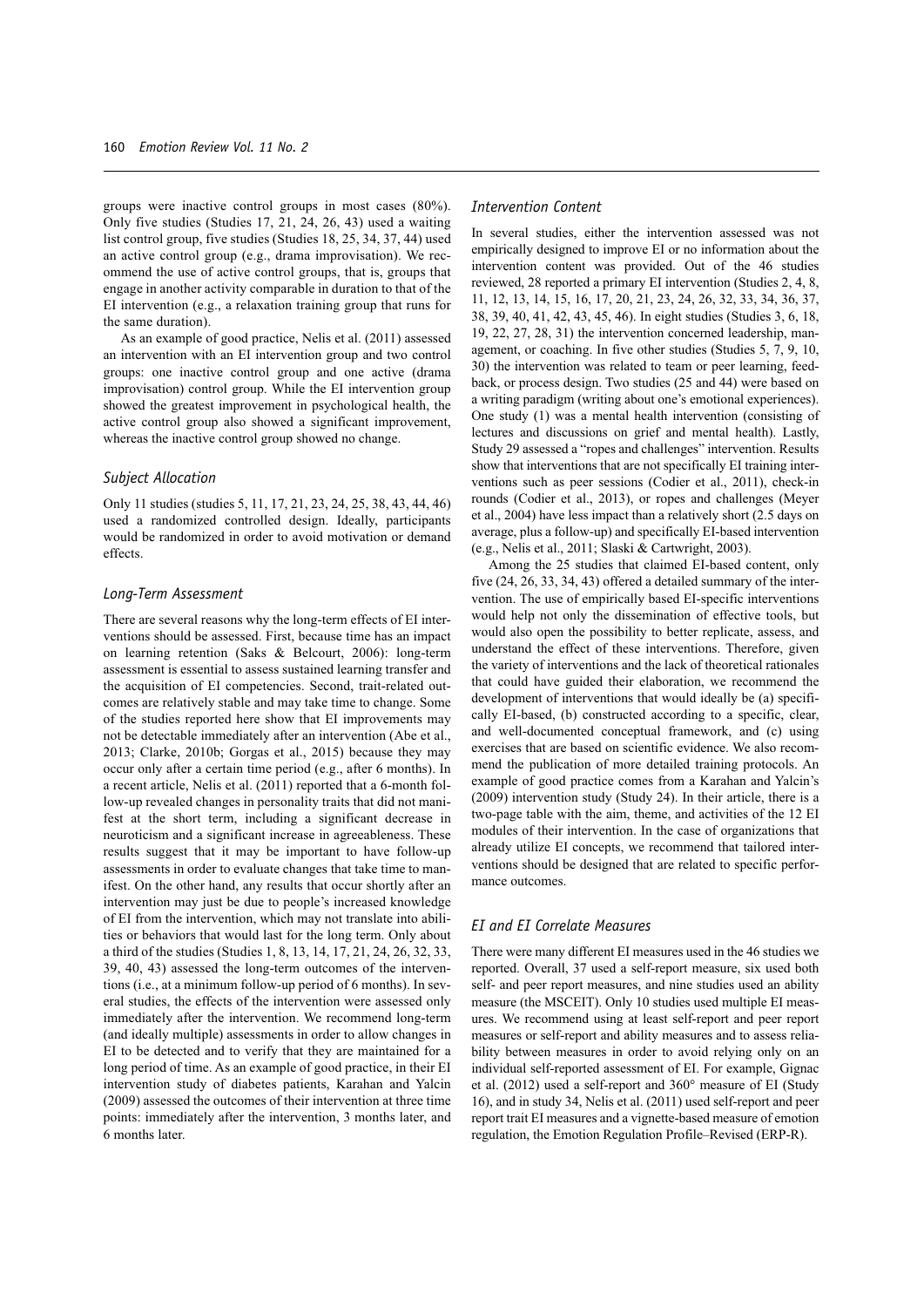Multisource information about the possible benefits of EI improvement is also important to minimize problems associated with self-report data. An example of a well-designed intervention study in the workplace context is from Slaski and Cartwright (2003). This study used informant-rated assessments of performance (the line manager's rating on 16 organizational performance factors) in conjunction with self-report measures of psychological health and perceived stress.

#### *Biological and Behavioral Indicators*

Objective indicators as behavioral or biological measures are necessary in order to demonstrate the potential benefits of EI interventions in a robust way. Two studies have used biological markers: Study 24 used levels of hemoglobin HbA1c (Karahan & Yalcin, 2009), which is related to diabetes, and Study 26 used levels of cortisol (Kotsou et al., 2011), which is related to stress. Related to behavioral measures, two studies can serve as good examples. Study 21 (Hodzic, Ripoll, Lira, et al., 2015) combined the assessment of reemployment self-report measures and real reemployment rate 1 year after the intervention and showed that the average unemployment delay was shorter for the EI intervention participants, compared to the control group. The other study, Study 34 (Nelis, Kotsou, et al., 2011), used an inbasket situation exercise (participants were given a problem that they needed to solve and were recorded during the process), with independent judges assessing participants' employability on a behavioral measure, and showed an increase of employability in the intervention group.

#### *Sample/Participants Selection*

The vast majority of the studies reviewed here were conducted on well-educated people. Twenty studies were conducted with a student sample (MBA students, college students, or medical students), seven studies with managers or sales representatives, five studies with employees (teachers, banking sector employees, or other working adults), seven studies were conducted on medical staff, three on patients, one on members of a sports organization (coaches, club directors), and one on cricket players. In order to ensure the generalizability of the results, it is important to conduct studies on samples representative of the general population or on specifically targeted samples (clinical samples). As an example, for her study on unemployment, Hodzic et al. (2015) recruited a community sample of 78 nonworking adults.

## **Limitations and Recommendations Related to Research Reporting**

Research reporting quality is necessary in order to ensure its replicability. In this regard, many studies fail to report important information. Some of them lacked important elements such as information about the sample and inferential statistics on the outcomes. As an example, in one study (Study 9), the EI pre–post scores declined, but the authors nevertheless stated that the study provided descriptive and anecdotal evidence for a positive effect of the intervention. In order to clarify the real effect of EI, future investigations should be more rigorous in their research reporting. For instance, we recommend the use of tools designed for reporting trials (Luce et al., 2009) such as the CONSORT checklist (Merrick et al., 2008), to ensure common standards in designing and reporting studies. The CONSORT checklist is an evidencebased set of recommendations for reporting randomized trials and interventions ([http://www.consort-statement.org/\)](http://www.consort-statement.org/).

## **Future Directions**

#### *Effect of the Participant Characteristics*

In one study, neither gender, age, or cognitive abilities were related to EI improvement (Kotsou et al., 2011). However, it must be noted that correlational studies have found that the development of EI is related to age and gender (Cabello, Navarro Bravo, Latorre, & Fernández-Berrocal, 2014; Joseph & Newman, 2010). This suggests that such potential moderators may still request future investigation. There is not a minimum level of baseline EI required to obtain improvements (Nelis et al., 2009). However, lower levels of baseline EI correspond to greater improvements (Kotsou et al., 2011); participants with a high initial level of EI may not even experience significant changes (Kruml & Yockey, 2011). The same trend has been reported in a study looking at the effects of an EI intervention on emotional writing (Kirk et al., 2011), which showed that only participants who were initially low or moderate in self-efficacy increased significantly in self-efficacy at posttest. Ethnic origins and cultural differences could also impact EI improvement. In countries where immigration is prevalent, such as in the US and most European countries, participants could be from very different origins (e.g., Asian, African), which is often not reported. Because cultural contexts affect emotion regulation processes (Butler et al., 2007), for example due to various cultural emotional norms (Leys, Licata, Marchal, & Bernard, 2011), it may be worth investigating to what extent or under which circumstances emotional intelligence processes may produce differential outcomes based on cultural context. Potential moderating effects of participant characteristics still need to be investigated in order to better understand the conditions of emotional change on the groups/subgroups that would benefit the most from these interventions.

## *Effect of the Intervention Format*

Is there a differential effect of different training settings or duration on EI improvement? Several scholars (Kotsou et al., 2011; Nelis et al., 2011) have reported consistent results with different intervention formats (3 days or 2.5 days with 1 month follow-up or six weekly 3-hour sessions). Kruml and Yockey (2011) assessed whether the way in which the training was delivered (face-to-face and hybrid online and face-to-face) and training length (between a 7-week and 16-week curriculum) would lead to different outcomes. They reported no differences in the effectiveness between the different settings. While comparing a long-term (13-week, spaced learning; *n* = 23) with a short-term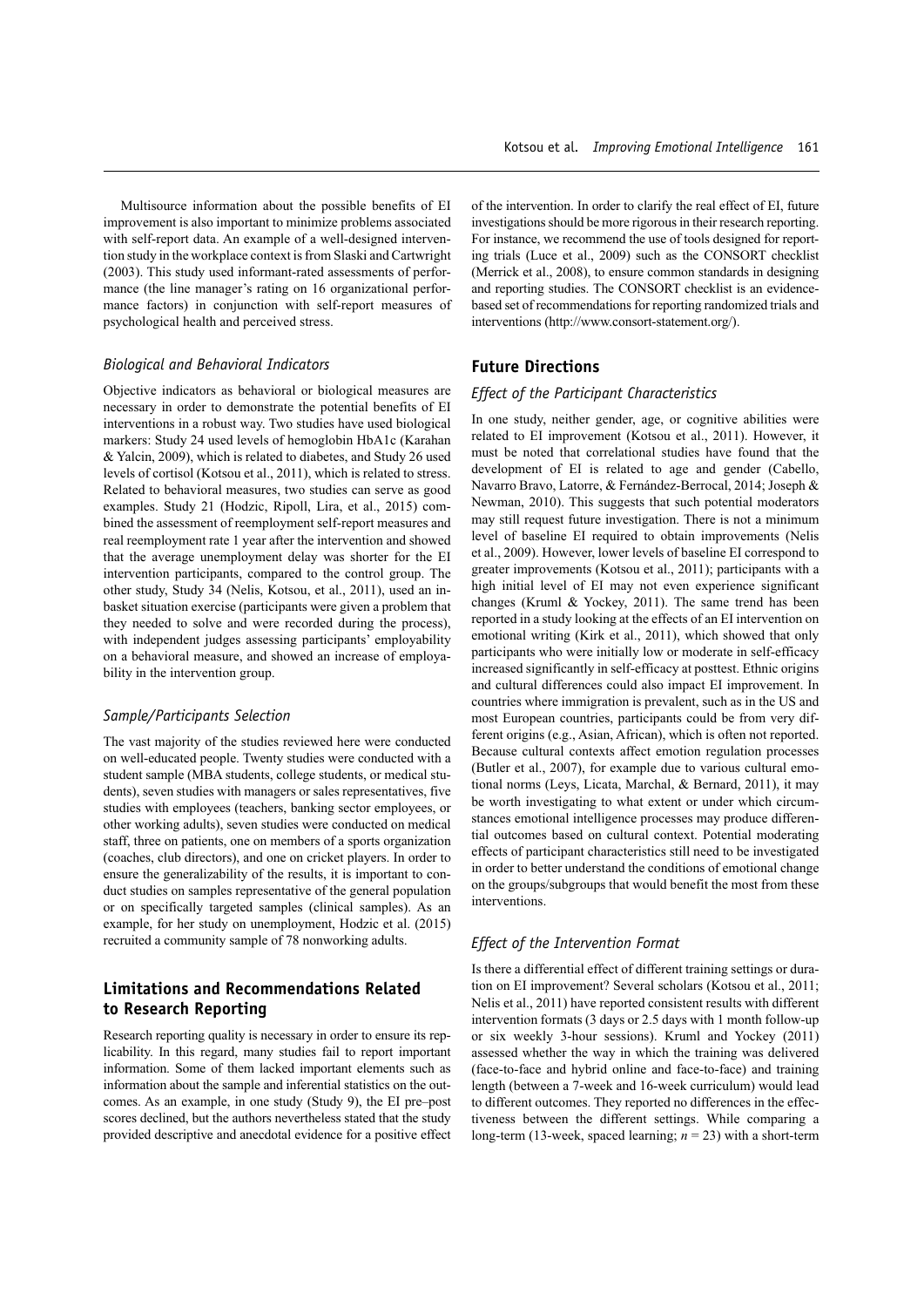(2-day, block intensive;  $n = 20$ ) coaching skills training program, Grant (2007) reported that EI increased only with the long-term intervention. Therefore, EI improvement may occur only after a sustained effort. Is follow-up, whether face-to-face or online, necessary to ensure sustained learning transfer? Further investigation is needed to answer this question.

## *Effect of Expectations*

Active participation may also be a moderator of the efficacy of an intervention: a recent study (Clarke, 2010a) that assessed the effects of attending a 1-day EI training session followed by participation in team-based learning, reported that there was a positive effect only for those participating more intensively in team learning. Because participation may be linked to motivation and expectations, controlling for these features in future research could provide useful information.

#### *Clinical Applications*

Previous correlational studies have shown an important relationship between EI and both psychological and physical health (Martins et al., 2010). Intervention studies offer preliminary results suggesting that improving EI can improve psychological and physical health such as Type 2 diabetes (Karahan & Yalcin, 2009) and depression (Jahangard et al., 2012). However, it is important to note that due to the very small number of these studies, these results should be replicated and extended to other pathologies. Given that EI is known to moderate both subjective (Mikolajczak et al., 2009) and endocrine responses to stressors (Mikolajczak, Roy, Luminet, Fillée, & de Timary, 2007), EI interventions may be tested as a tool to prevent and treat work burnout and chronic stress. EI may also be applied to more specific domains, such as psychosomatic difficulties (e.g., migraines) and alcoholism. For example, as low EI is related to alcohol craving after drinking withdrawal (de Sousa Uva et al., 2010), EI interventions may be tested to prevent relapse of alcohol-related problems.

## **Conclusion**

Findings from this review suggest that it is possible to improve various aspects of EI competencies in a way that often benefits psychological health. However, there is a need for additional research in order to confirm that EI interventions improve work and academic performance. More research is also needed in order to better understand the potential mediators and moderators of such improvements. Our hope is that the current review allows researchers to have not only a broad and clear view of the field of EI interventions, but also useful information to create theoretically and methodologically well-designed interventions that will advance this field of research. Our article also outlines the possible promises of EI interventions in clinical settings, and we hope that this will motivate researchers to work in this context, further advancing our understanding on how emotional competencies could help relieve suffering and increase well-being.

#### **Declaration of Conflicting Interests**

The author(s) declared no potential conflicts of interest with respect to the research, authorship, and/or publication of this article.

#### **References**

- Abe, K., Evans, P., Austin, E. J., Suzuki, Y., Fujisaki, K., Niwa, M., & Aomatsu, M. (2013). Expressing one's feelings and listening to others increases emotional intelligence: A pilot study of Asian medical students. *BMC Medical Education*, *13*. doi:10.1186/1472-6920-13-82
- Arora, S., Ashrafian, H., Davis, R., Athanasiou, T., Darzi, A., & Sevdalis, N. (2010). Emotional intelligence in medicine: A systematic review through the context of the ACGME competencies. *Medical Education*, *44*, 749–764. doi:10.1111/j.1365-2923.2010.03709.x
- Bar-On, R., Maree, J. G., & Elias, M. E. (Eds.). (2007). *Educating people to be emotionally intelligent*. Westport, CT: Greenwood.
- Beigi, M., & Shirmohammadi, M. (2010). Training employees of a public Iranian bank on emotional intelligence competencies. *Journal of European Industrial Training, 34*(3), 211–225.
- Beigi, M., & Shirmohammadi, M. (2011). Effects of an emotional intelligence training program on service quality of bank branches. *Managing Service Quality*, *21*(5), 552–567. doi:10.1108/09604521111159825
- Berman, E. M., & West, J. P. (2008). Managing emotional intelligence in U.S. cities: A study of social skills among public managers. *Public Administration Review*, *68*(4), 742–758. doi:10.1111/j.1540-6210.2008. 00912.x
- Boyatzis, R. E., & Saatcioglu, A. (2008). A 20-year view of trying to develop emotional, social and cognitive intelligence competencies in graduate management education. *Journal of Management Development*, *27*, 92–108. doi:10.1108/02621710810840785
- Butler, E. A., Lee, T. L., & Gross, J. J. (2007). Emotion regulation and culture: Are the social consequences of emotion suppression culturespecific?. *Emotion, 7*(1), 30.
- Cabello, R., Navarro Bravo, B., Latorre, J. M., & Fernández-Berrocal, P. (2014). Ability of university-level education to prevent age-related decline in emotional intelligence. *Frontiers in Aging Neuroscience*, *6*(37). doi:10.3389/fnagi.2014.00037
- Centre for Reviews and Dissemination. (2009). *Systematic reviews: CRD's guidance for undertaking reviews in healthcare*. Retrieved from [https://](https://www.york.ac.uk/media/crd/Systematic_Reviews.pdf) [www.york.ac.uk/media/crd/Systematic\\_Reviews.pdf](https://www.york.ac.uk/media/crd/Systematic_Reviews.pdf)
- Chen, C. Y. T., King, J., Cochran, G. R., & Argabright, K. J. (2014). Evaluation of the leadership institute: A program to build individual and organizational capacity through emotional intelligence. *Journal of Extension*, *52*(1). Retrieved from <https://www.joe.org/joe/2014february/rb2.php>
- Cherniss, C., Grimm, L. G., & Liautaud, J. P. (2010). Process-designed training: A new approach for helping leaders develop emotional and social competence. *Journal of Management Development*, *29*(5), 413– 431. doi:10.1108/02621711011039196
- Clark, S. C., Callister, R., & Wallace, R. (2003). Undergraduate management skills courses and students' emotional intelligence. *Journal of Management Education*, *27*, 3–23. doi:10.1177/1052562902239246
- Clarke, N. (2010a). Developing emotional intelligence abilities through team-based learning. *Human Resource Development Quarterly*, *21*(2), 119–138. doi:10.1002/hrdq.20036
- Clarke, N. (2010b). The impact of a training program designed to target the emotional intelligence abilities of project managers. *International Journal of Project Management*, *28*(5), 461–468. doi:10.1016/j.ijproman.2009.08.004
- Codier, E., Freitas, B., & Muneno, L. (2013). Developing emotional intelligence ability in oncology nurses: A clinical rounds approach. *Oncology Nursing Forum*, *40*, 22–29.
- Codier, E., Kamikawa, C., & Kooker, B. M. (2011). The impact of emotional intelligence development on nurse managers. *Nursing Administration Quarterly*, *35*(3), 270–276. doi:10.1097/NAQ.0b013e3182243ae3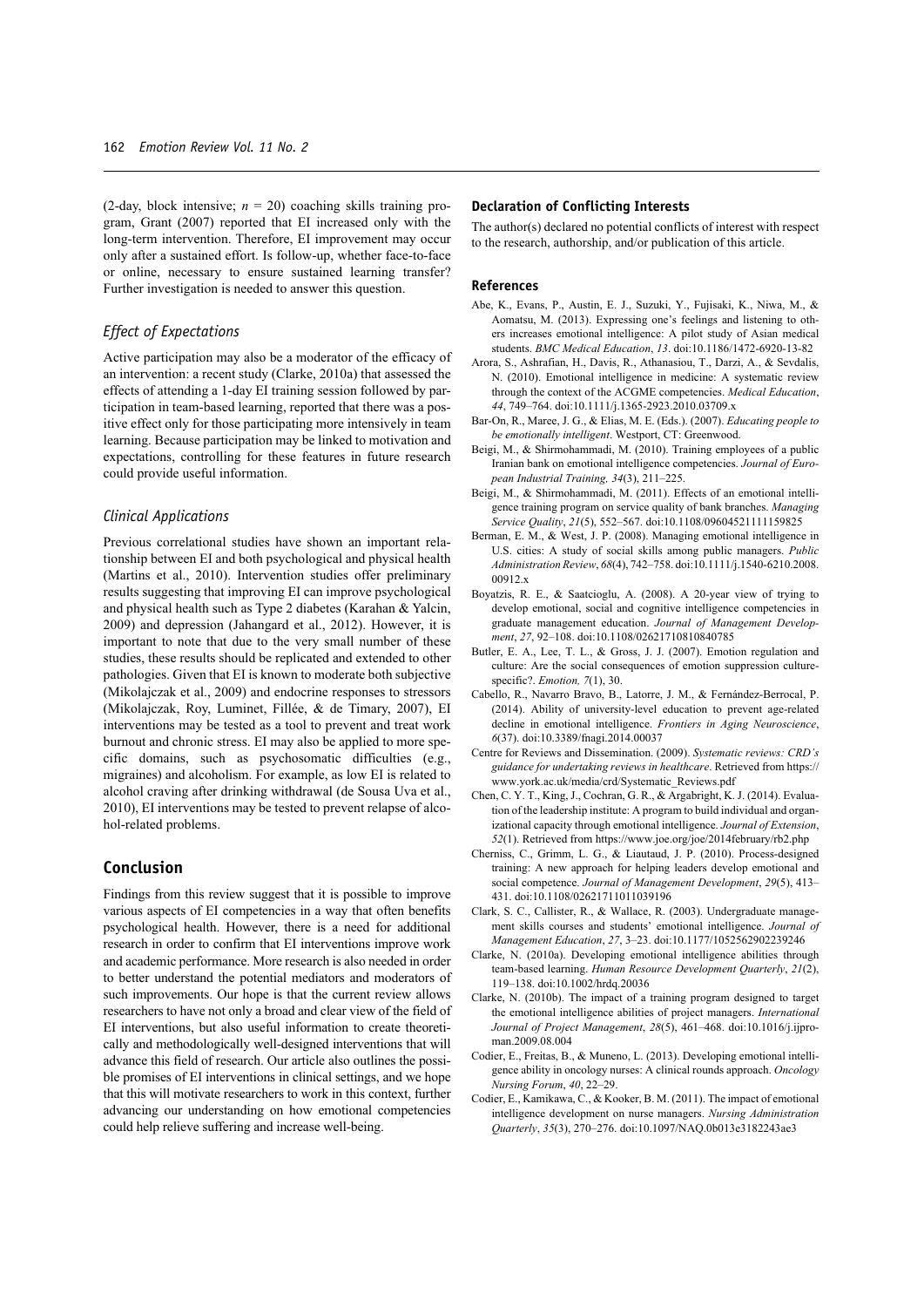- Côté, S., DeCelles, K. A., McCarthy, J. M., van Kleef, G. A., & Hideg, I. (2011). The Jekyll and Hyde of emotional intelligence: Emotion-regulation knowledge facilitates both prosocial and interpersonally deviant behavior. *Psychological Science*, *22*(8), 1073–1080. doi:0.1177/ 0956797611416251
- Côté, S., Gyurak, A., & Levenson, R. W. (2010). The ability to regulate emotion is associated with greater well-being, income, and socioeconomic status. *Emotion*, *10*, 923–933. doi:10.1037/a0021156
- Côté, S., & Miners, C. T. H. (2006). Emotional intelligence, cognitive intelligence, and job performance. *Administrative Science Quarterly*, *51*, 1–28.
- Crombie, D., Lombard, C., & Noakes, T. (2011). Increasing emotional intelligence in cricketers: An intervention study. *International Journal of Sports Science and Coaching*, *6*, 69–86.
- Dacre Pool, L., & Qualter, P. (2012). Improving emotional intelligence and emotional self-efficacy through a teaching intervention for university students. *Learning and Individual Differences*, *22*(3), 306–312. doi:10.1016/j.lindif.2012.01.010
- Daus, C. S., & Ashkanasy, N. M. (2005). The case for the ability-based model of emotional intelligence in organizational behavior. *Journal of Organizational Behavior*, *26*(4), 453–466. doi:10.1002/job.321
- Daus, C. S., & Cage, T. G. (2008). *Learning to face emotional intelligence: Training and workplace applications*. Northampton, MA: Edward Elgar.
- De Sousa Uva, M. C., de Timary, P., Cortesi, M., Mikolajczak, M., du Roy de Blicquy, P., & Luminet, O. (2010). Moderating effect of emotional intelligence on the role of negative affect in the motivation to drink in alcohol-dependent subjects undergoing protracted withdrawal. *Personality and Individual Differences*, *48*, 16–21. doi:10.1016/j. paid.2009.08.004
- Dugan, J. W., Weatherly, R. A., Girod, D. A., Barber, C. E., & Tsue, T. T. (2014). A longitudinal study of emotional intelligence training for otolaryngology residents and faculty. *JAMA Otolaryngology Head Neck Surgery*, *140*(8), 720–726. doi:10.1001/jamaoto.2014.1169
- Dulewicz, V., & Higgs, M. (2004). Can emotional intelligence be developed? *International Journal of Human Resource Management*, *15*, 95–111. doi:10.1080/0958519032000157366
- Evans, D., & Allen, H. (2002). Emotional intelligence: Its role in training. *Nursing Times*, *98*(27), 41–42.
- Fletcher, I., Leadbetter, P., Curran, A., & O'Sullivan, H. (2009). A pilot study assessing emotional intelligence training and communication skills with 3rd year medical students. *Patient Education and Counseling*, *76*(3), 376–379. doi:10.1016/j.pec.2009.07.019
- Gignac, G. E., Harmer, R. J., Jennings, S., & Palmer, B. R. (2012). EI training and sales performance during a corporate merger. *Cross Cultural Management*, *19*, 104–116. doi:10.1108/13527601211195655
- Gorgas, D. L., Greenberger, S., Bahner, D. P., & Way, D. P. (2015). Teaching emotional intelligence: a control group study of a brief educational intervention for emergency medicine residents. *Western journal of emergency medicine, 16*(6), 899.
- Grant, A. M. (2007). Enhancing coaching skills and emotional intelligence through training. *Industrial and Commercial Training*, *39*(5), 257–266. doi:10.1108/00197850710761945
- Grewal, D., & Davidson, H. A. (2008). Emotional intelligence and graduate medical education. *JAMA: The Journal of the American Medical Association*, *300*(10), 1200–1202. doi:10.1001/jama.300.10.1200
- Groves, K. S., McEnrue, M. P., & Shen, W. (2008). Developing and measuring the emotional intelligence of leaders. *Journal of Management Development*, *27*(2), 225–250. doi:10.1108/02621710810849353
- Hen, M., & Sharabi-Nov, A. (2014). Teaching the teachers: Emotional intelligence training for teachers. *Teaching Education*, *25*, 1–16. doi:10.10 80/10476210.2014.908838
- Hodzic, S., Ripoll, P., Bernal, C., & Zenasni, F. (2015). The effects of emotional competences training among unemployed adults: A longitudinal study. *Applied Psychology: Health and Well-Being*, *7*(3), 275–292. doi:10.1111/aphw.12048
- Hodzic, S., Ripoll, P., Lira, E., & Zenasni, F. (2015). Can intervention in emotional competences increase employability prospects of unemployed adults? *Journal of Vocational Behavior*, *88*, 28–37. doi:10.1016/j.jvb.2015.02.007
- Hodzic, S., Scharfen, J., Ripoll, P., Holling, H., & Zenasni, F. (2018). How efficient are emotional intelligence trainings: a meta-analysis. *Emotion Review, 10*(2), 138–148.
- Hogan, M. J., Parker, J. D. A., Wiener, J., Watters, C., Wood, L. M., & Oke, A. (2010). Academic success in adolescence: Relationships among verbal IQ, social support and emotional intelligence. *Australian Journal of Psychology*, *62*, 30–41. doi:10.1080/00049530903312881
- Jaeger, A. J. (2003). Job competencies and the curriculum: An inquiry into emotional intelligence in graduate professional education. *Research in Higher Education*, *44*, 615–639. doi:10.1023/A:1026119724265
- Jahangard, L., Haghighi, M., Bajoghli, H., Ahmadpanah, M., Ghaleiha, A., Zarrabian, M. K., & Brand, S. (2012). Training emotional intelligence improves both emotional intelligence and depressive symptoms in inpatients with borderline personality disorder and depression. *International Journal of Psychiatry in Clinical Practice*, *16*(3), 197–204. doi:1 0.3109/13651501.2012.687454
- Joseph, D. L., & Newman, D. A. (2010). Emotional intelligence: An integrative meta-analysis and cascading model. *Journal of Applied Psychology*, *95*, 54–78. doi:10.1037/a0017286
- Karahan, T. F., & Yalcin, B. M. (2009). The effects of an emotional intelligence skills training program on anxiety, burnout and glycemic control in Type 2 diabetes mellitus patients. *Turkiye Klinikleri Journal of Medical Sciences*, *29*, 16–24.
- Kirk, B. A., Schutte, N. S., & Hine, D. W. (2011). The effect of an expressive-writing intervention for employees on emotional selfefficacy, emotional intelligence, affect, and workplace incivility. *Journal of Applied Social Psychology*, *41*, 179–195. doi:10.1111/ j.1559-1816.2010.00708.x
- Kotsou, I., Nelis, D., Gregoire, J., & Mikolajczak, M. (2011). Emotional plasticity: Conditions and effects of improving emotional competence in adulthood. *Journal of Applied Psychology*, *96*(4), 827–839. doi:10.1037/a0023047
- Kruml, S. M., & Yockey, M. D. (2011). Developing the emotionally intelligent leader: Instructional issues. *Journal of Leadership and Organizational Studies*, *18*(2), 207–215.
- Latif, D. A. (2004). Using emotional intelligence in the planning and implementation of a management skills course. *Pharmacy Education*, *4*(2), 81–89. doi:10.1080/15602210410001701685
- Lee, C. H. (2014). The effects of flight attendant team leader's emotional intelligence on team effectiveness and organizational effectiveness. *J Aviat Soc Manag*, 12(5), 97–117.
- Leys, C., Licata, L., Marchal, C., & Bernard, P. (2011). The influence of defendants' feelings of guilt on their penalties: The mediating role of attribution processes. *Revue Internationale de Psychologie Sociale*, *24*(4), 45–58.
- Lopes, P. N., Brackett, M. A., Nezlek, J. B., Schutz, A., Sellin, I., & Salovey, P. (2004). Emotional intelligence and social interaction. *Personality and Social Psychology Bulletin*, *30*, 1018–1034. doi:10.1177/0146167204264762
- Lopes, P. N., Salovey, P., Côté, S., & Beers, M. (2005). Emotion regulation abilities and the quality of social interaction. *Emotion*, *5*, 113–118. doi:10.1037/1528-3542.5.1.113
- Luce, B. R., Kramer, J. M., Goodman, S. N., Connor, J. T., Tunis, S., Whicher, D., & Schwartz, J. S. (2009). Rethinking randomized clinical trials for comparative effectiveness research: The need for transformational change. *Annals of Internal Medicine*, *151*(3), 206–209.
- Marquez, P. G. O., Martin, R. P., & Brackett, M. A. (2006). Relating emotional intelligence to social competence and academic achievement in high school students. *Psicothema*, *18*, 118–123.
- Martins, A., Ramalho, N., & Morin, E. (2010). A comprehensive metaanalysis of the relationship between emotional intelligence and health.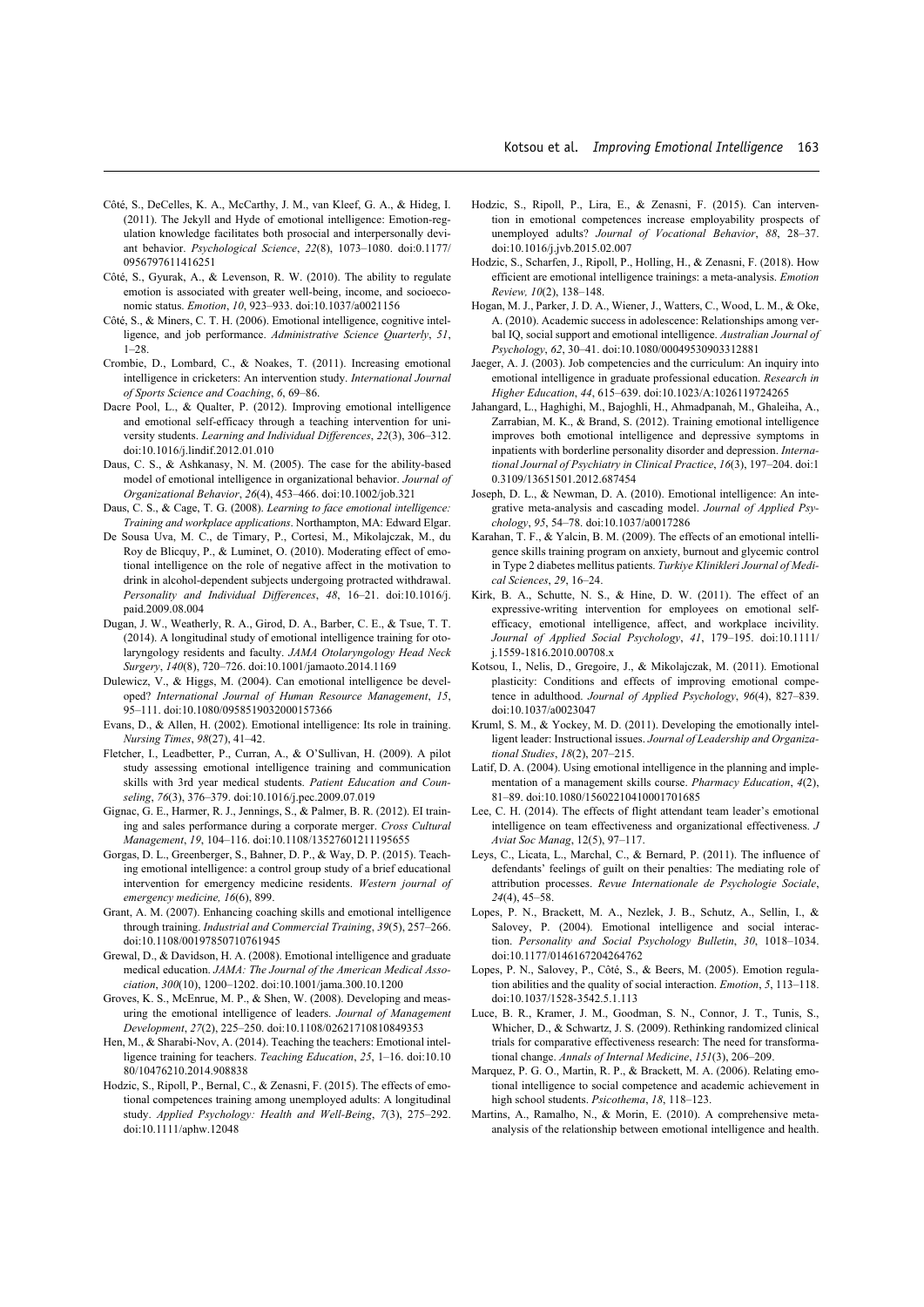*Personality and Individual Differences*, *49*, 554–564. doi:10.1016/j. paid.2010.05.029

- Mayer, J. D., & Salovey, P. (1997). What is emotional intelligence? In P. Salovey & D. Sluyter (Eds.), *Emotional development and emotional intelligence: Educational implications* (pp. 3–31). New York, NY: Basic Books.
- Merrick, Z., Shaun, T., Joel, J. G., Douglas, G. A., Sean, T., Brian, H., & David, M. (2008). Improving the reporting of pragmatic trials: An extension of the CONSORT statement. *BMJ*, *337*. doi:10.1136/bmj.a2390
- Meyer, B. B., Fletcher, T. B., & Parker, S. J. (2004). Enhancing emotional intelligence in the health care environment: An exploratory study. *The Health Care Manager*, *23*(3), 225–234.
- Mikolajczak, M., Petrides, K. V., Coumans, N., & Luminet, O. (2009). The moderating effect of trait emotional intelligence on mood deterioration following laboratory-induced stress. *International Journal of Clinical and Health Psychology*, *9*(3), 455–477.
- Mikolajczak, M., Roy, E., Luminet, O., Fillée, C., & de Timary, P. (2007). The moderating impact of emotional intelligence on free cortisol responses to stress. *Psychoneuroendocrinology*, *32*, 1000–1012.
- Moher, D., Liberati, A., Tetzlaff, J., & Altman, D. G. (2009). Preferred reporting items for systematic reviews and meta-analyses: The PRISMA statement. *Annals of Internal Medicine*, *151*(4), 264–269.
- Moriarty, P., & Buckley, F. (2003). Increasing team emotional intelligence through process. *Journal of European Industrial Training*, *27*(2), 98– 110. doi:10.1108/03090590310468921
- Murray, J. P., Jordan, P. J., & Ashkanasy, N. M. (2006, april). *Training emotional intelligence: Presenting the results of an experimental study*. Paper presented at the 35th Annual Conference of the Society of Australasian Social Psychologists, Canberra, Australia.
- Muyia, H. M., & Kacirek, K. (2009). An empirical study of a leadership development training program and its impact on emotional intelligence quotient (EQ) scores. *Advances in Developing Human Resources*, *11*, 703–718.
- Nelis, D., Kotsou, I., Quoidbach, J., Hansenne, M., Weytens, F., Dupuis, P., & Mikolajczak, M. (2011). Increasing emotional competence improves psychological and physical well-being, social relationships, and employability. *Emotion*, *11*(2), 354–366. doi:10.1037/a0021554
- Nelis, D., Quoidbach, J., Hansenne, M., & Mikolajczak, M. (2011). Measuring individual differences in emotion regulation: The Emotion Regulation Profile-Revised (ERP-R). *Psychologica Belgica*, *51*(1), 49–91. doi:10.1037/0021-843x.87.1.49
- Nelis, D., Quoidbach, J., Mikolajczak, M., & Hansenne, M. (2009). Increasing emotional intelligence: (How) is it possible? *Personality and Individual Differences*, *47*, 36–41. doi:10.1016/j.paid.2009.01.046
- Newman, D. A., Joseph, D. L., & MacCann, C. (2010). Emotional intelligence and job performance: The importance of emotion regulation and emotional labor context. *Industrial and Organizational Psychology*, *3*(2), 159–164. doi:10.1111/j.1754-9434.2010.01218.x
- Nooryan, K., Gasparyan, K., Sharif, F., & Zoladl, M. (2011). The effect of teaching emotional intelligence (EI) items on job related stress in physicians and nurses working in ICU wards in hospitals, Yerevan, Armenia. *International Journal of Collaborative Research on Internal Medicine and Public Health*, *3*(10), 704–713.
- Oberst, U., Gallifa, J., Farriols, N., & Vilaregut, A. (2009). Training emotional and social competences in higher education: The seminar methodology. *Higher Education in Europe*, *34*(3–4), 523–533. doi:10.1080/03797720903392243
- O'Boyle, E. H., Jr., Humphrey, R. H., Pollack, J. M., Hawver, T. H., & Story, P. A. (2011). The relation between emotional intelligence and job performance: A meta-analysis. *Journal of Organizational Behavior*, *32*(5), 788–818. doi:10.1002/job.714
- Perez-Escoda, N., Filella, G., Alegre, A., & Bisquerra, R. (2012). Developing the Emotional Competence of Teachers and Pupils in School Contexts. *Electronic Journal of Research in Educational Psychology, 10*(3), 1183–1208.
- Peter, P. C., & Brinberg, D. (2012). Learning emotional intelligence: An exploratory study in the domain of health. *Journal of Applied Social Psychology*, *42*, 1394–1414. doi:10.1111/j.1559-1816.2012.00904.x
- Petrides, K. V., & Furnham, A. (2003). Trait emotional intelligence: Behavioural validation in two studies of emotion recognition and reactivity to mood induction. *European Journal of Personality*, *17*, 39–57. doi:10.1002/per.466
- Petrides, K. V., Pita, R., & Kokkinaki, F. (2007). The location of trait emotional intelligence in personality factor space. *British Journal of Psychology*, *98*(2), 273–289. doi:10.1348/000712606X120618
- Pilkington, A., Hart, J., & Bundy, C. (2012). Training obstetricians and gynaecologists to be emotionally intelligent. *Journal of Obstetrics and Gynaecology*, *32*, 10–13. doi:10.3109/01443615.2011.623806
- Reilly, P. (2005). Teaching law students how to feel: Using negotiations training to increase emotional intelligence. *Negotiation Journal*, *21*(2), 301–314. doi:10.1111/j.1571-9979.2005.00065.x
- Rosete, D., & Ciarrochi, J. (2005). Emotional intelligence and its relationship to workplace performance outcomes of leadership effectiveness. *Leadership & Organization Development Journal*, *26*(5), 388–399. doi:10.1108/01437730510607871
- Ruckdeschel, K., & van Haitsma, K. (2004). A workshop for nursing home staff: Recognizing and responding to their own and resident's emotions. *Gerontology & Geriatrics Education*, 24(3), 39–51. doi:10.1300/ J021v24n03\_04
- Saks, A. M., & Belcourt, M. (2006). An investigation of training activities and transfer of training in organizations. *Human Resource Management*, *45*(4), 629–648. doi:10.1002/hrm.20135
- Salovey, P., & Grewal, D. (2005). The science of emotional intelligence. *Current Directions in Psychological Science*, *14*, 281–285. doi:10.1111/j.0963-7214.2005.00381.x
- Schutte, N. S., Malouff, J. M., Thorsteinsson, E. B., Bhullar, N., & Rooke, S. E. (2007). A meta-analytic investigation of the relationship between emotional intelligence and health. *Personality and Individual Differences*, *42*, 921–933. doi:10.1002/hrm.20135
- Sharif, F., Rezaie, S., Keshavarzi, S., Mansoori, P., & Ghadakpoor, S. (2013). Teaching emotional intelligence to intensive care unit nurses and their general health: A randomized clinical trial. *International Journal of Occupational and Environmental Medicine*, *4*(3), 141–148.
- Slaski, M., & Cartwright, S. (2003). Emotional intelligence training and its implications for stress, health and performance. *Stress and Health*, *19*(4), 233–239. doi:10.1002/smi.979
- Sy, T., Tram, S., & O'Hara, L. A. (2006). Relation of employee and manager emotional intelligence to job satisfaction and performance. *Journal of Vocational Behavior*, *68*(3), 461–473. doi:10.1016/j.jvb.2005.10.003
- Taylor, C., Farver, C., & Stoller, J. K. (2011). Perspective: Can emotional intelligence training serve as an alternative approach to teaching professionalism to residents? *Academic Medicine*, *86*(12), 1551–1554. doi:10.1097/ACM.0b013e318235aa76
- Turner, R., & Lloyd-Walker, B. (2008). Emotional intelligence (EI) capabilities training: Can it develop EI in project teams? *International Journal of Managing Projects in Business*, 1(4), 512–534. doi:10.1108/17538370810846450
- Van Rooy, D. L., & Viswesvaran, C. (2004). Emotional intelligence: A meta-analytic investigation of predictive validity and nomological net. *Journal of Vocational Behavior*, *65*, 71–95. doi:10.1016/S0001- 8791(03)00076-9
- Van Rooy, D. L., Viswesvaran, C., & Pluta, P. (2005). An evaluation of construct validity: What is this thing called emotional intelligence? *Human Performance*, *18*(4), 445–462. doi:10.1207/s15327043hup1804\_9
- Vesely, A. K., Saklofske, D. H., & Nordstokke, D. W. (2014). EI training and pre-service teacher wellbeing. *Personality and Individual Differences*, *65*, 81–85. doi:10.1016/j.paid.2013.07.401
- Wagstaff, C. R. D., Hanton, S., & Fletcher, D. (2013). Developing emotion abilities and regulation strategies in a sport organization: An action